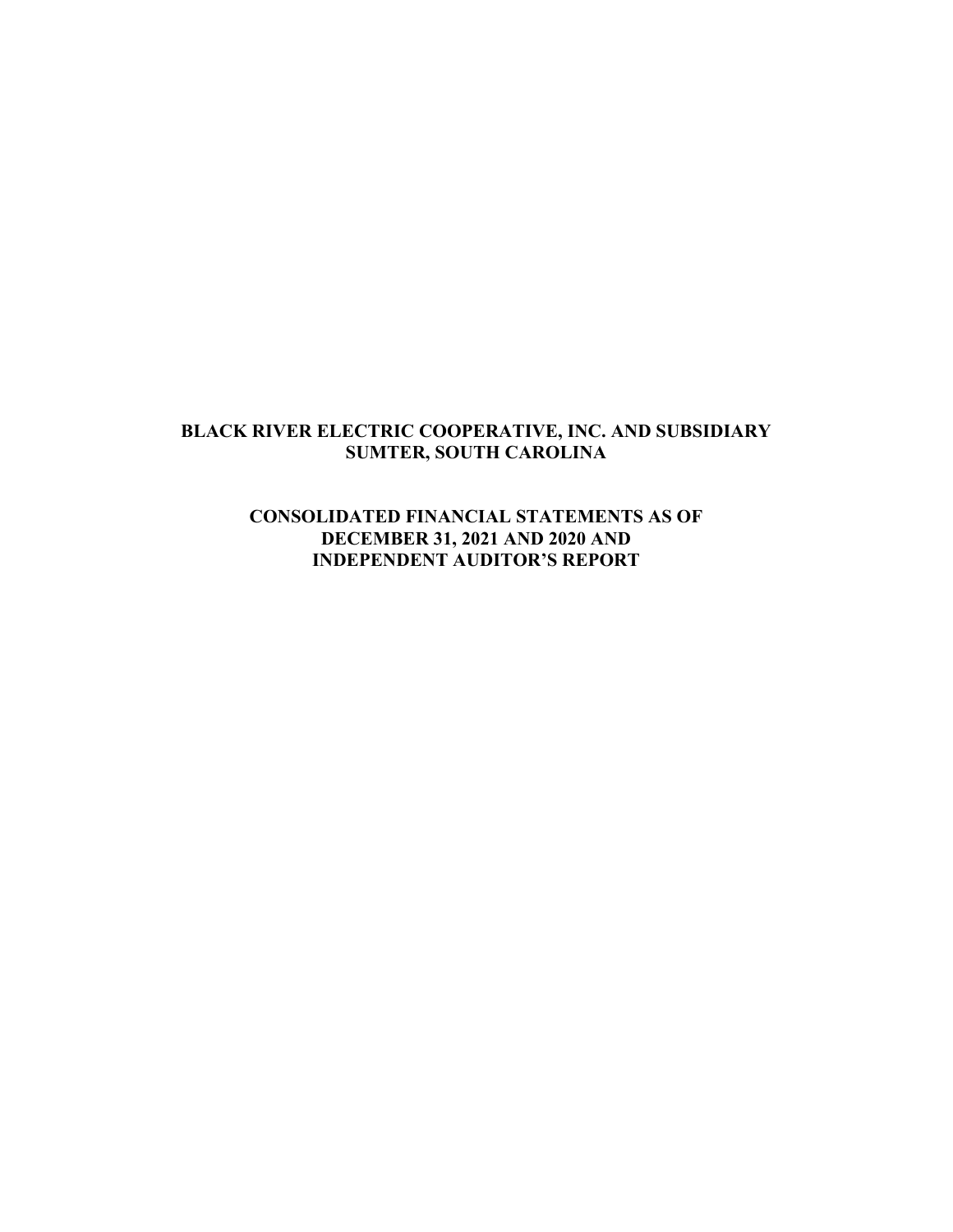# BLACK RIVER ELECTRIC COOPERATIVE, INC. AND SUBSIDIARY

## **CONTENTS**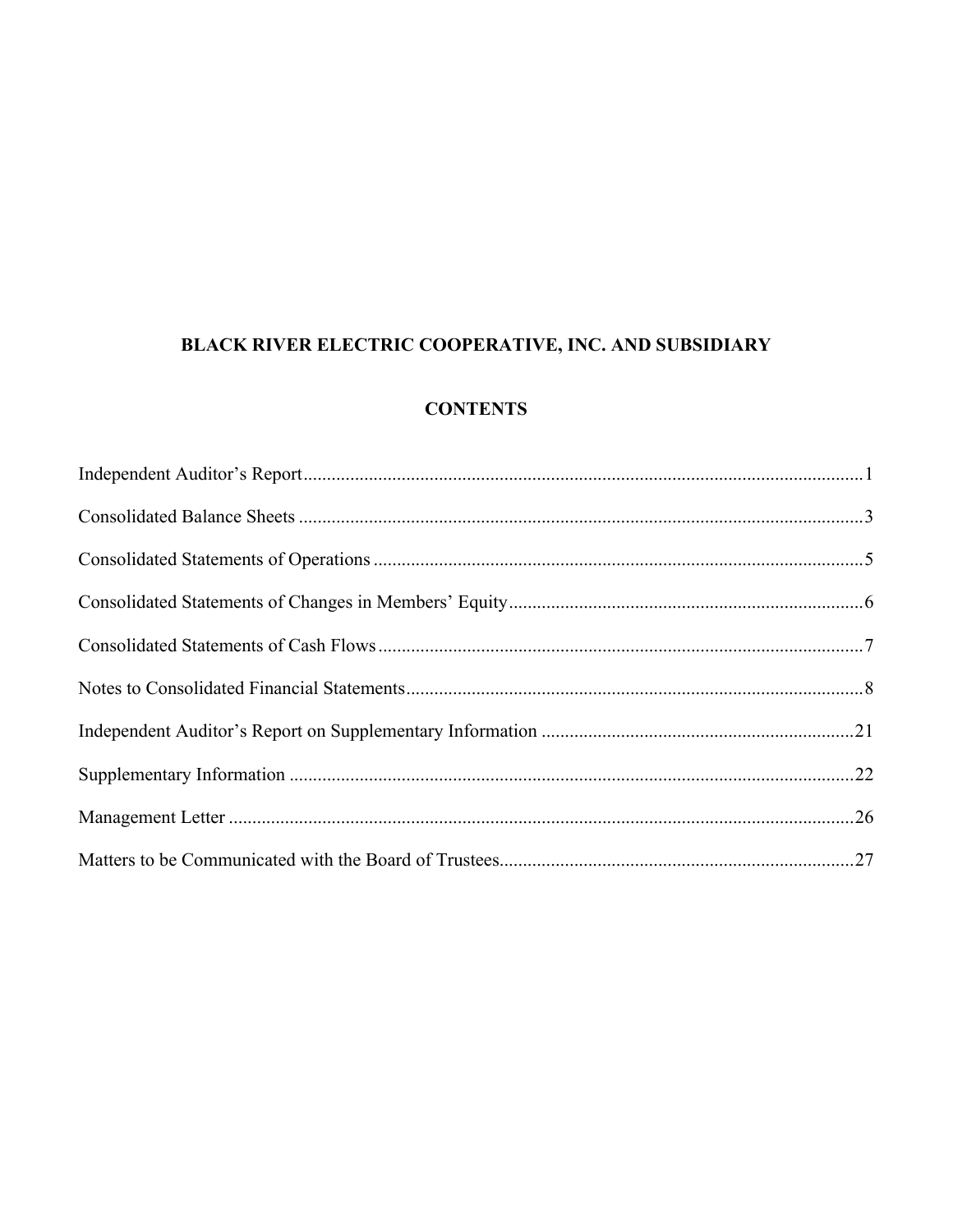

March 15, 2022

# **INDEPENDENT AUDITOR'S REPORT**

The Board of Trustees Black River Electric Cooperative, Inc. and Subsidiary

### **Opinion**

We have audited the consolidated financial statements of **Black River Electric Cooperative, Inc. and Subsidiary**, which comprise the consolidated balance sheets as of December 31, 2021 and 2020, and the related consolidated statements of operations, changes in members' equity, and cash flows for the years then ended, and the related notes to the consolidated financial statements.

In our opinion, the accompanying consolidated financial statements present fairly, in all material respects, the financial position of Black River Electric Cooperative, Inc. and Subsidiary as of December 31, 2021 and 2020, and the results of their operations and their cash flows for the years then ended in accordance with accounting principles generally accepted in the United States of America.

#### **Basis for Opinion**

We conducted our audit in accordance with auditing standards generally accepted in the United States of America (GAAS). Our responsibilities under those standards are further described in the Auditor's Responsibilities for the Audit of the Financial Statements section of our report. We are required to be independent of Black River Electric Cooperative, Inc. and Subsidiary and to meet our other ethical responsibilities, in accordance with the relevant ethical requirements relating to our audits. We believe that the audit evidence we have obtained is sufficient and appropriate to provide a basis for our audit opinion.

#### **Responsibilities of Management for the Financial Statements**

Management is responsible for the preparation and fair presentation of the consolidated financial statements in accordance with accounting principles generally accepted in the United States of America, and for the design, implementation, and maintenance of internal control relevant to the preparation and fair presentation of consolidated financial statements that are free from material misstatement, whether due to fraud or error.

In preparing the consolidated financial statements, management is required to evaluate whether there are conditions or events, considered in the aggregate, that raise substantial doubt about Black River Electric Cooperative, Inc. and Subsidiary's ability to continue as a going concern for one year after the date that the consolidated financial statements are available to be issued.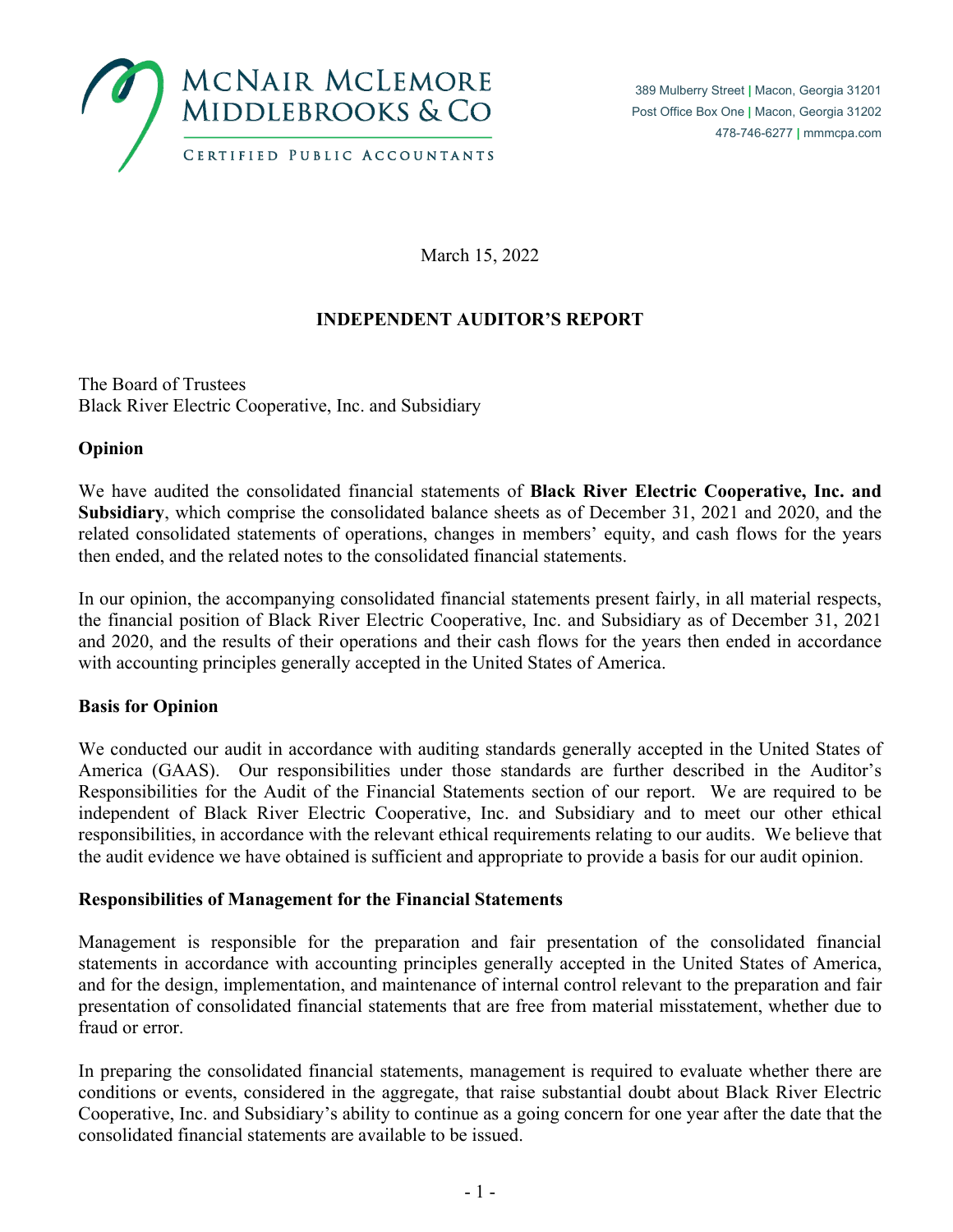### **Auditor's Responsibilities for the Audit of the Financial Statements**

Our objectives are to obtain reasonable assurance about whether the consolidated financial statements as a whole are free from material misstatement, whether due to fraud or error, and to issue an auditor's report that includes our opinion. Reasonable assurance is a high level of assurance but is not absolute assurance and therefore is not a guarantee that an audit conducted in accordance with GAAS will always detect a material misstatement when it exists. The risk of not detecting a material misstatement resulting from fraud is higher than for one resulting from error, as fraud may involve collusion, forgery, intentional omissions, misrepresentations, or the override of internal control. Misstatements are considered material if there is a substantial likelihood that, individually or in the aggregate, they would influence the judgment made by a reasonable user based on the consolidated financial statements.

In performing an audit in accordance with GAAS, we:

- Exercise professional judgment and maintain professional skepticism throughout the audit.
- Identify and assess the risks of material misstatement of the consolidated financial statements, whether due to fraud or error, and design and perform audit procedures responsive to those risks. Such procedures include examining, on a test basis, evidence regarding the amounts and disclosures in the consolidated financial statements.
- Obtain an understanding of internal control relevant to the audit in order to design audit procedures that are appropriate in the circumstances, but not for the purpose of expressing an opinion on the effectiveness of Black River Electric Cooperative, Inc. and Subsidiary's internal control. Accordingly, no such opinion is expressed.
- Evaluate the appropriateness of accounting policies used and the reasonableness of significant accounting estimates made by management, as well as evaluate the overall presentation of the consolidated financial statements.
- Conclude whether, in our judgment, there are conditions or events, considered in the aggregate, that raise substantial doubt about Black River Electric Cooperative, Inc. and Subsidiary's ability to continue as a going concern for a reasonable period of time.

We are required to communicate with those charged with governance regarding, among other matters, the planned scope and timing of the audit, significant audit findings, and certain internal control-related matters that we identified during the audit.

Mc Nai, M. Lemon, Middlebrooks: Co., LLC

McNAIR, McLEMORE, MIDDLEBROOKS & CO., LLC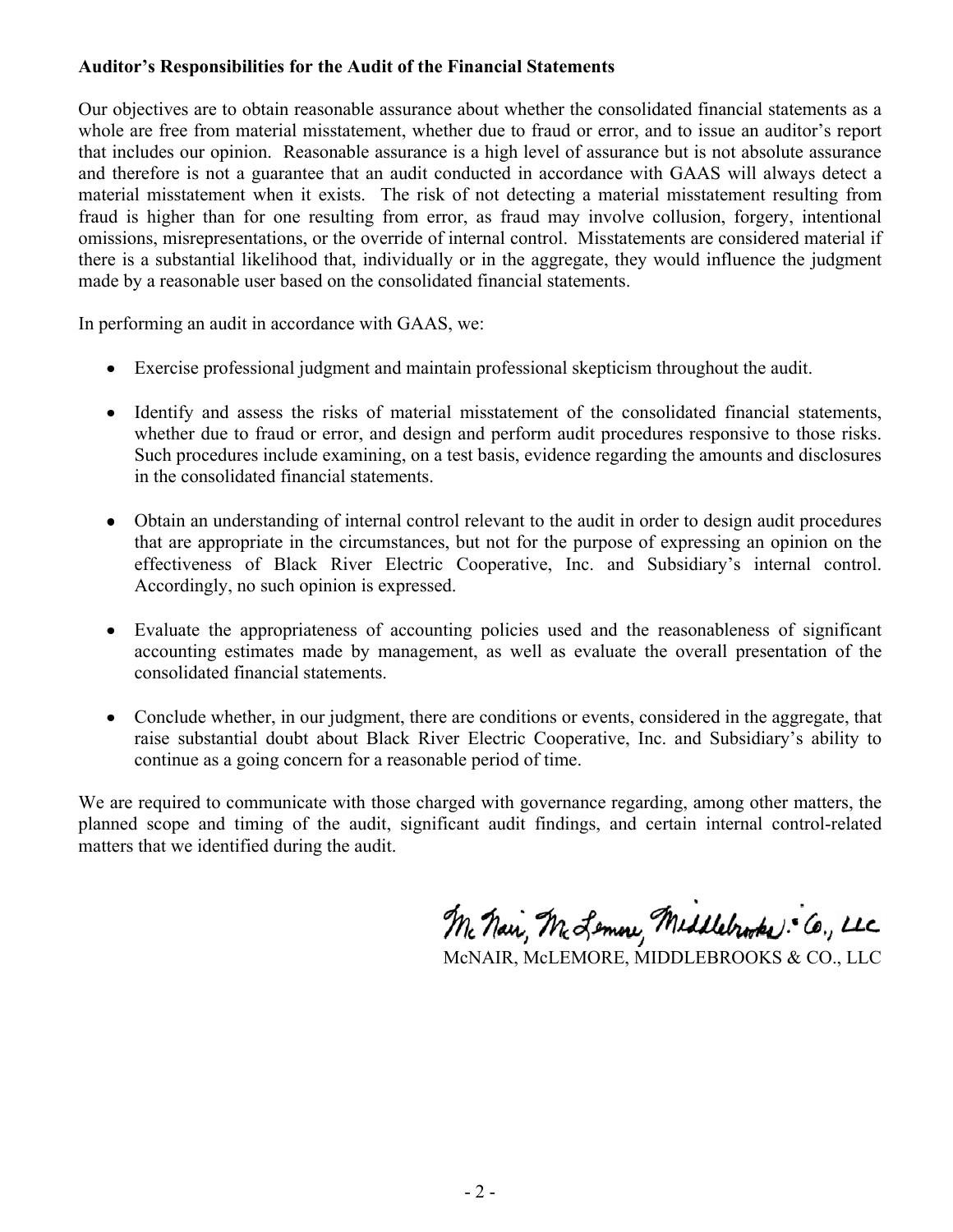## **BLACK RIVER ELECTRIC COOPERATIVE, INC. AND SUBSIDIARY CONSOLIDATED BALANCE SHEETS DECEMBER 31**

# **ASSETS**

|                                             | 2021              | 2020                        |
|---------------------------------------------|-------------------|-----------------------------|
| <b>Utility Plant</b>                        |                   |                             |
| Electric Plant in Service - At Cost         | 144,028,661<br>\$ | $\mathbb{S}$<br>139,270,467 |
| <b>Construction Work in Progress</b>        | 722,522           | 179,748                     |
|                                             |                   |                             |
|                                             | 144,751,183       | 139,450,215                 |
| <b>Accumulated Depreciation</b>             | (63,714,476)      | (61,089,722)                |
|                                             | 81,036,707        | 78,360,493                  |
| <b>Other Property and Investments</b>       |                   |                             |
| Investments in Associated Organizations     | 6,266,541         | 5,901,019                   |
| <b>Nonutility Property</b>                  | 839,542           | 1,203,651                   |
| Notes Receivable                            | 1,270,051         | 469,925                     |
| Other Investments                           | 1,482,563         | 1,253,886                   |
|                                             | 9,858,697         | 8,828,481                   |
| <b>Current Assets</b>                       |                   |                             |
| Cash and Cash Equivalents                   | 8,414,191         | 11,330,629                  |
| Accounts Receivable (Net of Accumulated     |                   |                             |
| Provision for Uncollectible Accounts        |                   |                             |
| of \$504,319 in 2021 and \$431,466 in 2020) | 3,731,722         | 4,010,492                   |
| <b>Accrued Utility Revenue</b>              | 4,272,851         | 4,862,278                   |
| Notes Receivable - Current Portion          | 419,119           | 69,887                      |
| Materials and Supplies                      | 1,071,476         | 535,786                     |
| Other                                       | 5,069,718         | 5,074,577                   |
|                                             | 22,979,077        | 25,883,649                  |
| <b>Total Assets</b>                         | 113,874,481<br>\$ | $\mathbb{S}$<br>113,072,623 |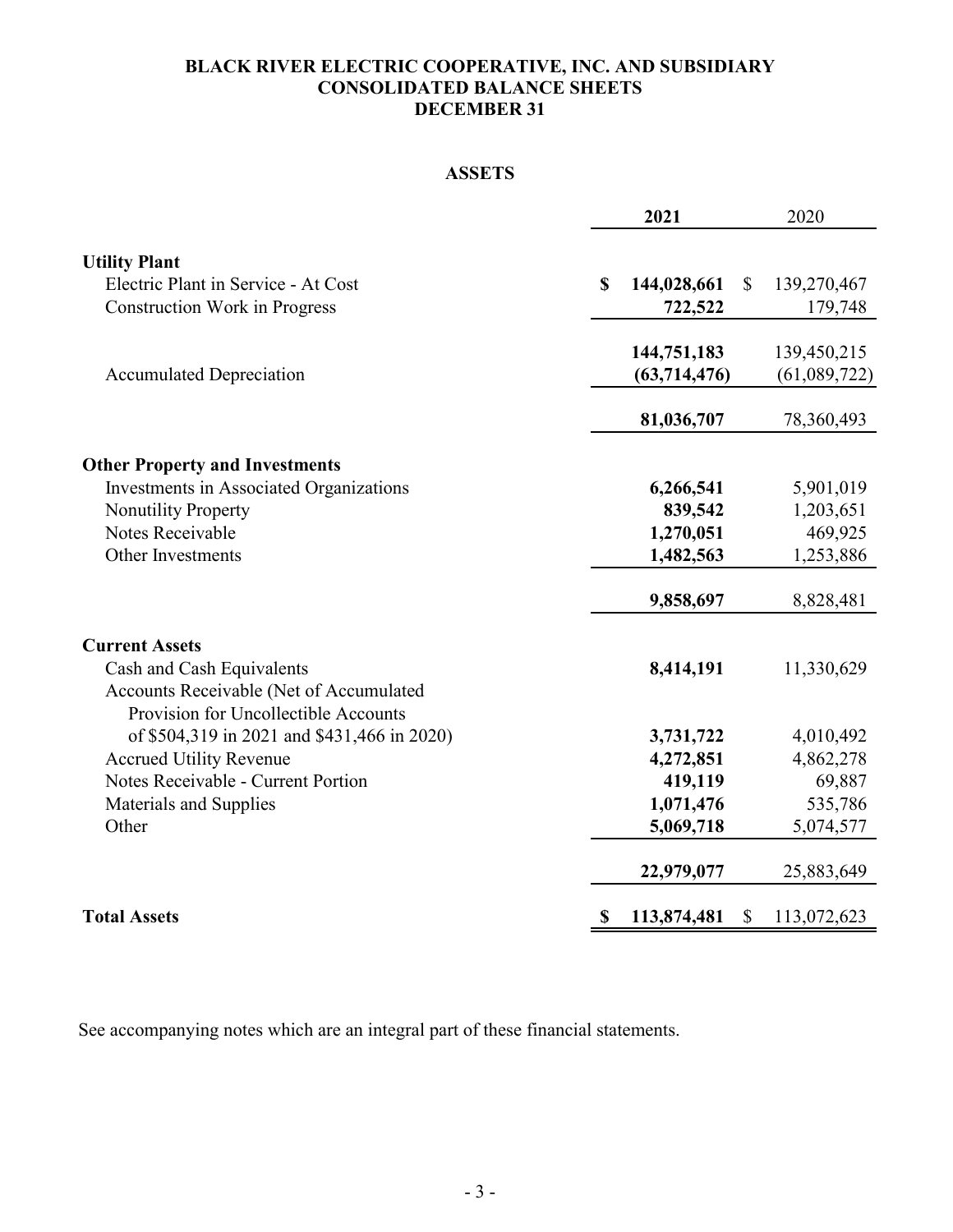### **BLACK RIVER ELECTRIC COOPERATIVE, INC. AND SUBSIDIARY CONSOLIDATED BALANCE SHEETS DECEMBER 31**

# **MEMBERS' EQUITY AND LIABILITIES**

|                                                                                                                                                                                                                                          | 2021                                                               | 2020                                                               |
|------------------------------------------------------------------------------------------------------------------------------------------------------------------------------------------------------------------------------------------|--------------------------------------------------------------------|--------------------------------------------------------------------|
| <b>Members' Equity</b><br>Membership Fees<br>Patronage Capital<br><b>Other Equities</b>                                                                                                                                                  | \$<br>138,675<br>81,842,654<br>10,713,759<br>92,695,088            | $\mathbb{S}$<br>137,560<br>79,989,353<br>10,101,492<br>90,228,405  |
| <b>Long-Term Debt</b>                                                                                                                                                                                                                    | 8,017,388                                                          | 9,238,744                                                          |
| <b>Other Long-Term Liabilities - Deferred Compensation</b>                                                                                                                                                                               | 1,157,276                                                          | 929,854                                                            |
| <b>Current Liabilities</b><br>Long-Term Debt - Current Portion<br>Other Long-Term Liabilities - Deferred<br><b>Compensation - Current Portion</b><br>Accounts Payable<br><b>Consumer Deposits</b><br>Accrued and Withheld Taxes<br>Other | 2,175,423<br>8,412<br>4,577,434<br>3,172,909<br>680,968<br>406,408 | 2,053,306<br>7,157<br>6,131,192<br>3,101,354<br>658,335<br>395,944 |
| <b>Deferred Credits</b>                                                                                                                                                                                                                  | 11,021,554                                                         | 12,347,288                                                         |
| <b>Total Members' Equity and Liabilities</b>                                                                                                                                                                                             | 983,175<br>113,874,481<br>\$                                       | 328,332<br>$\mathbb{S}$<br>113,072,623                             |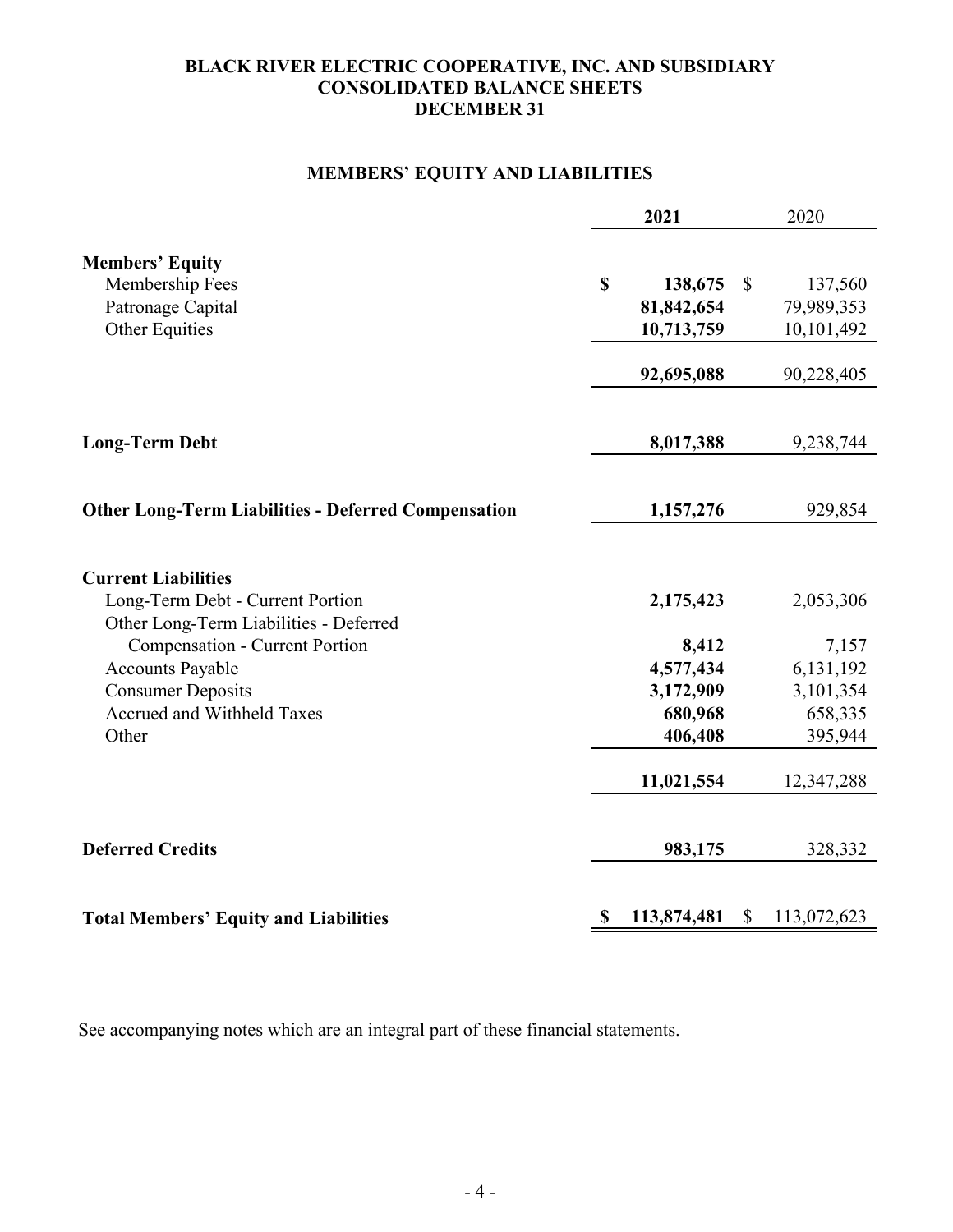#### **BLACK RIVER ELECTRIC COOPERATIVE, INC. AND SUBSIDIARY CONSOLIDATED STATEMENTS OF OPERATIONS FOR THE YEARS ENDED DECEMBER 31**

|                                                                |               | 2021       |              | 2020       |
|----------------------------------------------------------------|---------------|------------|--------------|------------|
| <b>Operating Revenues</b>                                      | $\mathbf{\$}$ | 78,470,486 | \$           | 77,168,054 |
| <b>Operating Expenses</b>                                      |               |            |              |            |
| Cost of Power                                                  |               | 52,972,472 |              | 52,267,202 |
| <b>Distribution Operations</b>                                 |               | 3,907,190  |              | 3,724,434  |
| <b>Distribution Maintenance</b>                                |               | 3,358,115  |              | 2,721,242  |
| <b>Consumer Accounts</b>                                       |               | 1,677,002  |              | 1,529,542  |
| <b>Consumer Service and Information</b>                        |               | 186,111    |              | 87,434     |
| Administrative and General                                     |               | 4,606,965  |              | 3,780,567  |
| Depreciation                                                   |               | 5,020,386  |              | 4,943,412  |
| Taxes                                                          |               | 537,135    |              | 512,463    |
|                                                                |               | 72,265,376 |              | 69,566,296 |
| <b>Operating Margins Before Interest Expense</b>               |               | 6,205,110  |              | 7,601,758  |
| <b>Interest Expense</b>                                        |               | 338,977    |              | 321,798    |
| <b>Operating Margins After Interest Expense</b>                |               | 5,866,133  |              | 7,279,960  |
| <b>Nonoperating Margins</b>                                    |               | 206,352    |              | 247,712    |
| <b>Generation and Transmission Cooperative Capital Credits</b> |               | 164,991    |              | 104,032    |
| <b>Other Capital Credits and Patronage Capital Allocations</b> |               | 125,848    |              | 150,042    |
| <b>Net Margins</b>                                             | \$            | 6,363,324  | $\mathbb{S}$ | 7,781,746  |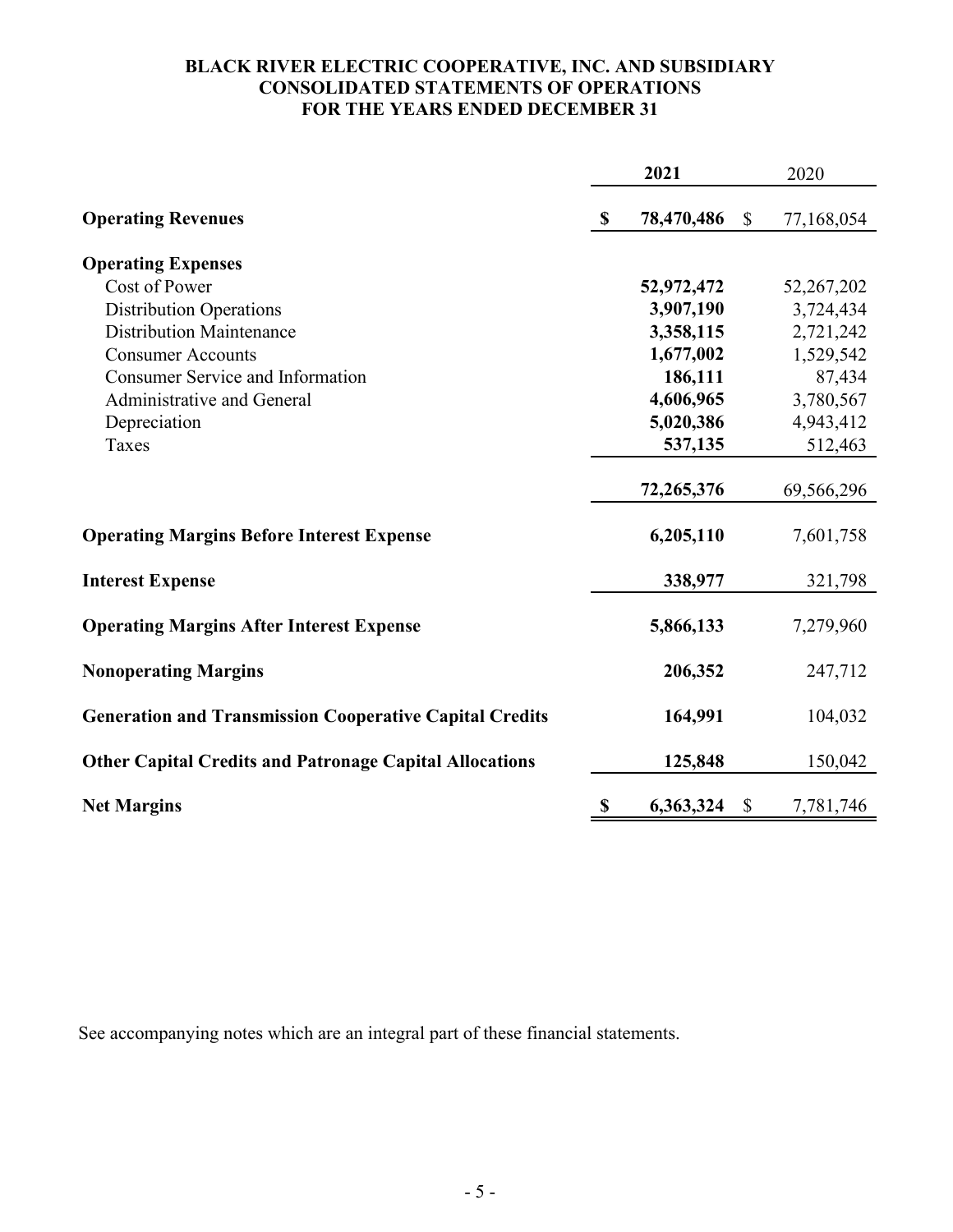# **BLACK RIVER ELECTRIC COOPERATIVE, INC. AND SUBSIDIARY CONSOLIDATED STATEMENTS OF CHANGES IN MEMBERS' EQUITY FOR THE YEARS ENDED DECEMBER 31, 2021 AND 2020**

|                                   | <b>Total</b><br>Members'<br><b>Equity</b> |    | Membership<br><b>Fees</b> |    | Patronage<br>Capital       | Other<br><b>Equities</b> |
|-----------------------------------|-------------------------------------------|----|---------------------------|----|----------------------------|--------------------------|
| <b>Balance, December 31, 2019</b> | \$<br>85,106,716                          | \$ | 135,120                   | \$ | 75,237,027<br>$\mathbb{S}$ | 9,734,569                |
| Net Margins                       | 7,781,746                                 |    |                           |    | 7,695,058                  | 86,688                   |
| Retirement of Patronage Capital   | (2,846,774)                               |    |                           |    | (2,846,774)                |                          |
| Membership Fees                   | 2,440                                     |    | 2,440                     |    |                            |                          |
| Other Equities                    | 184,277                                   |    |                           |    | (95, 958)                  | 280,235                  |
| <b>Balance, December 31, 2020</b> | 90,228,405                                |    | 137,560                   |    | 79,989,353                 | 10,101,492               |
| Net Margins                       | 6,363,324                                 |    |                           |    | 6,193,562                  | 169,762                  |
| Retirement of Patronage Capital   | (4,243,141)                               |    |                           |    | (4,243,141)                |                          |
| Membership Fees                   | 1,115                                     |    | 1,115                     |    |                            |                          |
| Other Equities                    | 345,385                                   |    |                           |    | (97, 120)                  | 442,505                  |
| <b>Balance, December 31, 2021</b> | \$<br>92,695,088                          | S  | 138,675                   | S  | 81,842,654<br>S            | 10,713,759               |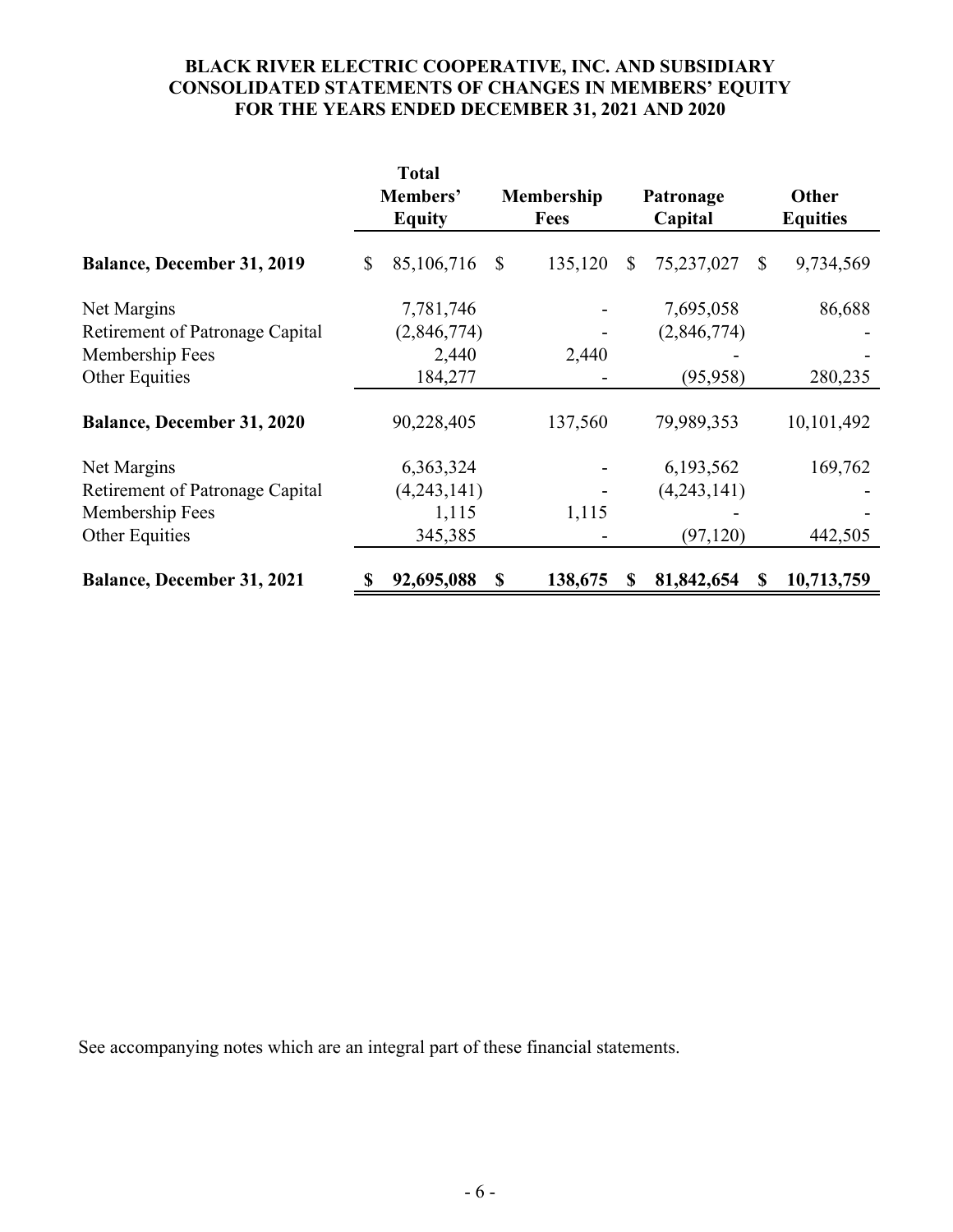### **BLACK RIVER ELECTRIC COOPERATIVE, INC. AND SUBSIDIARY CONSOLIDATED STATEMENTS OF CASH FLOWS FOR THE YEARS ENDED DECEMBER 31**

|                                                      |    | 2021                      |             |
|------------------------------------------------------|----|---------------------------|-------------|
| <b>Cash Flows from Operating Activities</b>          |    |                           |             |
| Net Margins                                          | \$ | 6,363,324<br>$\mathbb{S}$ | 7,781,746   |
| Adjustments to Reconcile Net Margins                 |    |                           |             |
| to Net Cash Provided from Operating Activities       |    |                           |             |
| Depreciation                                         |    | 5,503,409                 | 5,386,384   |
| Patronage Capital from Associated Organizations      |    | (470, 639)                | (315,561)   |
| Deferred Revenue                                     |    |                           | (1,039,240) |
| Gain from Sale of Nonutility Property                |    | (21,081)                  |             |
| Forgiveness of PPP Long-Term Debt                    |    |                           | (1,413,500) |
| <b>Change In</b>                                     |    |                           |             |
| <b>Accounts Receivable</b>                           |    | 278,770                   | (102,970)   |
| <b>Accrued Utility Revenue</b>                       |    | 589,427                   |             |
| <b>Other Current Assets</b>                          |    | 4,859                     | 44,032      |
| Other Long-Term Liabilities - Deferred Compensation  |    | 228,677                   | 108,630     |
| <b>Accounts Payable</b>                              |    | (1,553,758)               | 534,004     |
| <b>Consumer Deposits</b>                             |    | 71,555                    | 95,214      |
| Other Current Liabilities                            |    | 33,097                    | 43,835      |
| Deferred Credits                                     |    | 654,843                   | (21, 785)   |
|                                                      |    | 11,682,483                | 11,100,789  |
| <b>Cash Flows from Investing Activities</b>          |    |                           |             |
| Extension and Replacement of Plant                   |    | (8,179,623)               | (5,683,369) |
| Return of Equity from Associated Organizations       |    | 105,117                   | 303,186     |
| Nonutility Property                                  |    | 385,190                   |             |
| Materials and Supplies                               |    | (535,690)                 | 16,456      |
| Notes Receivable                                     |    | (1,378,035)               | (98, 554)   |
|                                                      |    | (9,603,041)               | (5,462,281) |
| <b>Cash Flows from Financing Activities</b>          |    |                           |             |
| Advances from PPP Long-Term Debt                     |    |                           | 1,413,500   |
| Advances from Long-Term Debt                         |    | 1,000,000                 | 4,377,000   |
| Principal Repayment of Long-Term Debt                |    | (2,099,239)               | (1,867,894) |
| Membership Fees                                      |    | 1,115                     | 2,440       |
| Retirement of Patronage Capital                      |    | (4,243,141)               | (2,846,774) |
| Other Equities                                       |    | 345,385                   | 184,277     |
|                                                      |    | (4,995,880)               | 1,262,549   |
| Net Increase (Decrease) in Cash and Cash Equivalents |    | (2,916,438)               | 6,901,057   |
| <b>Cash and Cash Equivalents - Beginning</b>         |    | 11,330,629                | 4,429,572   |
| <b>Cash and Cash Equivalents - Ending</b>            | \$ | 8,414,191<br>\$           | 11,330,629  |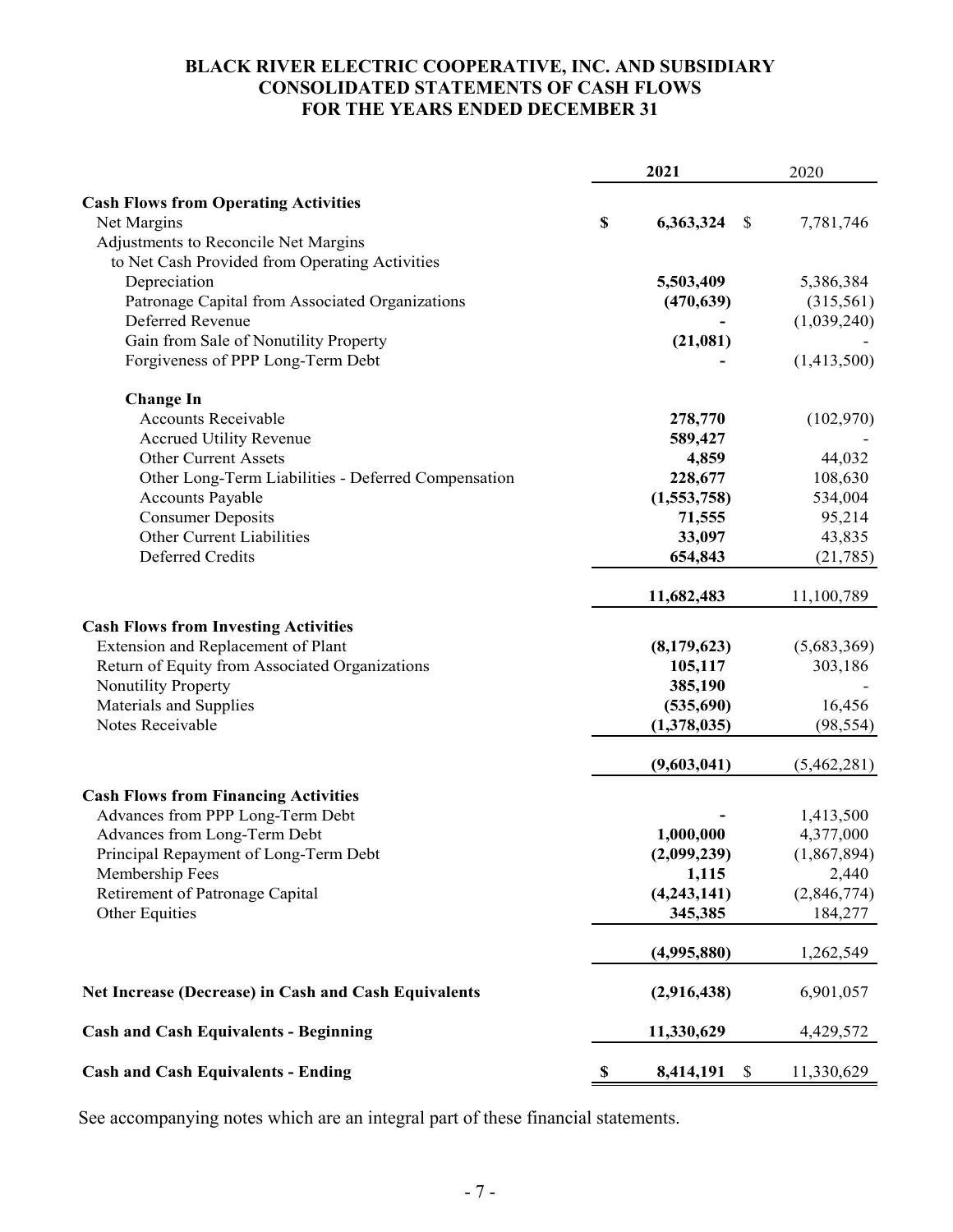### **BLACK RIVER ELECTRIC COOPERATIVE, INC. AND SUBSIDIARY**

### **NOTES TO CONSOLIDATED FINANCIAL STATEMENTS**

### **(1) Summary of Significant Accounting Policies**

Accounting policies of Black River Electric Cooperative, Inc. (BRECI) reflect practices appropriate to the electric utility industry. The records of BRECI are maintained in accordance with the Uniform System of Accounts prescribed by the Federal Energy Regulatory Commission. Accounting policies of the subsidiary reflect practices appropriate to the industrial real estate development industry. The accounting policies conform to generally accepted accounting principles of the United States of America (U.S. GAAP). The following describes the more significant of those policies.

### *Nature of Operations*

BRECI is a member-owned, not-for-profit cooperative whose purpose is to provide electric service to its members. As a cooperative, all monies in excess of cost of providing electric service are capital, at the moment of receipt, and are credited to each member's capital account. BRECI's wholly-owned subsidiary, Black River Economic Development Corporation (BREDC), is a for-profit corporation whose purpose is to foster economic development by developing and selling industrial and commercial real estate.

### *Consolidation*

The consolidated financial statements include the accounts and results of operations of BRECI and its wholly-owned subsidiary, BREDC. Intercompany transactions have been eliminated in consolidation. BRECI and BREDC are collectively known as the Cooperative.

#### *Regulated Operations*

The Cooperative, in its rate-making capacity, has the ability to account for certain revenue and expense deferrals in accordance with *Accounting Standards Codification (ASC) 980.* 

### *Use of Estimates*

The preparation of financial statements in conformity with U.S. GAAP requires management to make estimates and assumptions that affect the reported amounts of assets and liabilities and disclosure of contingent assets and liabilities at the date of the financial statements. Estimates also affect the reported amounts of revenues and expenses during the reporting period. Actual results could differ from those estimates.

### *Long-Lived Assets*

The Cooperative evaluates long-lived assets for impairment when events or changes in circumstances indicate that the carrying value of such assets may not be recoverable. The determination of whether an impairment has occurred is based on either a specific regulatory disallowance or an estimate of undiscounted future cash flows attributable to the assets, as compared with the carrying value of the assets. If an impairment has occurred, the amount of the impairment recognized is determined by estimating the fair value of the assets and recording a provision for loss if the carrying value is greater than the fair value.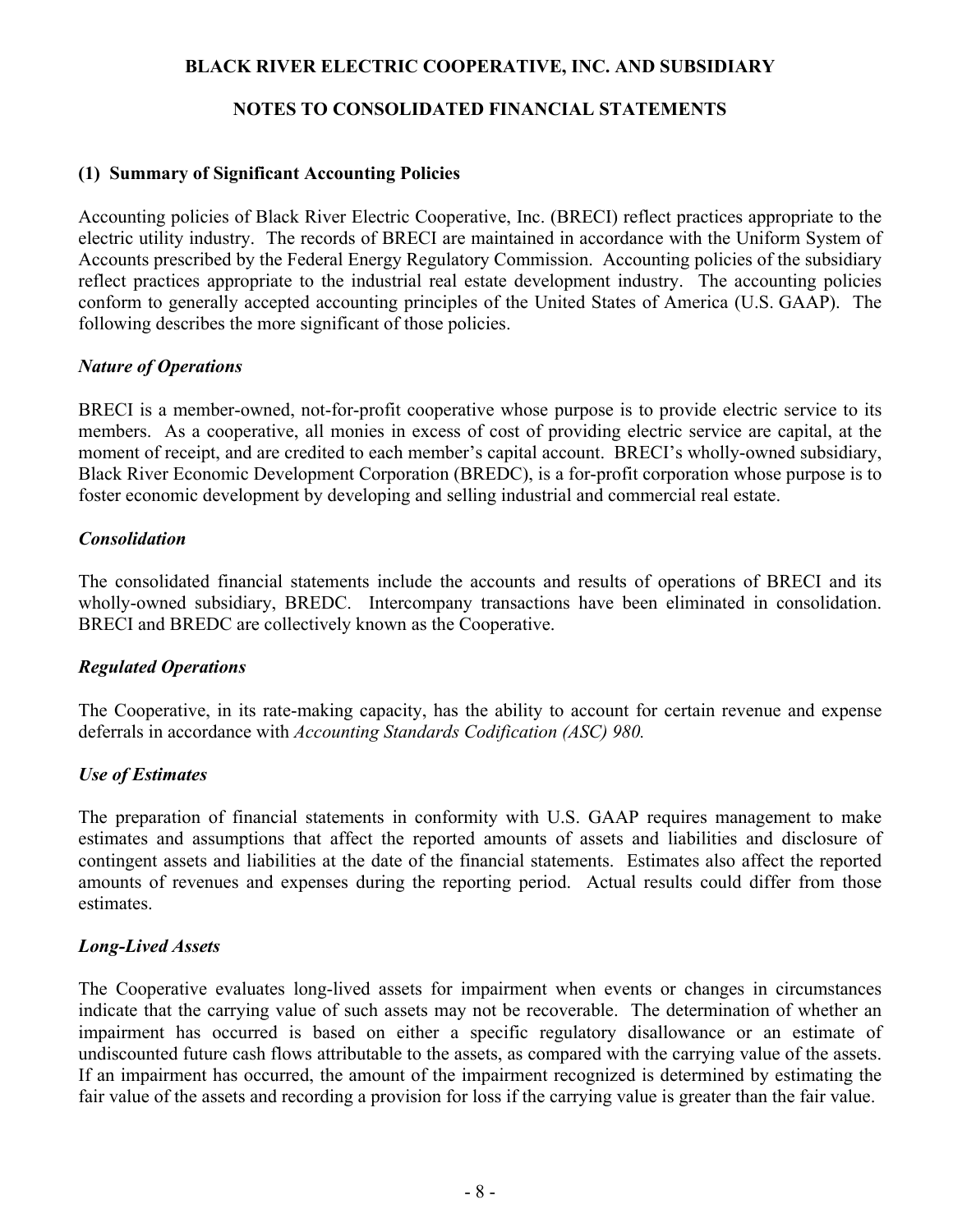# *Long-Lived Assets (Continued)*

For assets identified as held for sale, the carrying value is compared to the estimated fair value less the cost to sell in order to determine if an impairment provision is required. Until the assets are disposed of, their estimated fair value is reevaluated when circumstances or events change.

U.S. GAAP requires the present value of the ultimate cost for an asset's future retirement be recorded in the period in which the liability is incurred. The cost should be capitalized as part of the related long-lived asset and depreciated over the asset's useful life. The Cooperative has no legal retirement obligations related to its distribution facilities; therefore, a liability for the removal of these assets will not be recorded. Management believes the actual cost of removal, even though not a legal obligation, will be recovered through rates over the life of the distribution assets.

# *Utility Plant*

Utility plant is capitalized at cost less related contributions in aid of construction. In general, utility plant is capitalized at the time it becomes part of an operating unit and has been energized. However, certain items of plant referred to as special equipment items (meters, transformers, oil circuit reclosers, etc.) are capitalized at the time of purchase along with related estimated cost of installation.

### *Depreciation and Maintenance*

Depreciation of the capitalized cost is provided using composite straight-line rates. When property subject to depreciation is retired or otherwise disposed of in the normal course of business, its capitalized cost and its cost of removal less salvage are charged to accumulated depreciation.

Provision has been made for depreciation of distribution plant at a straight-line composite rate of 3.4 percent per annum with the exception of automated meters. Automated meters are depreciated based on the manufacturer's useful life which equates to 6.67 percent per annum.

Depreciation of general plant is provided on a straight-line basis over the estimated useful lives of the various assets. The rates range from 2.5 percent to 33.0 percent per annum.

The costs of maintenance, repairs, and replacements of minor items of property are charged to maintenance expense accounts.

### *Investments in Associated Organizations*

Investments in associated organizations include investments in other cooperative organizations. Investments in other cooperative organizations represent capital investments made primarily to obtain an economical source of supply, financing, product, or service. Investments in other cooperative organizations are carried at cost plus allocated equities in accordance with guidance issued in *ASC 905-325-30*. Capital credit allocations from associated organizations are included on the consolidated statements of operations as generation and transmission cooperative capital credits and other capital credits and patronage capital allocations.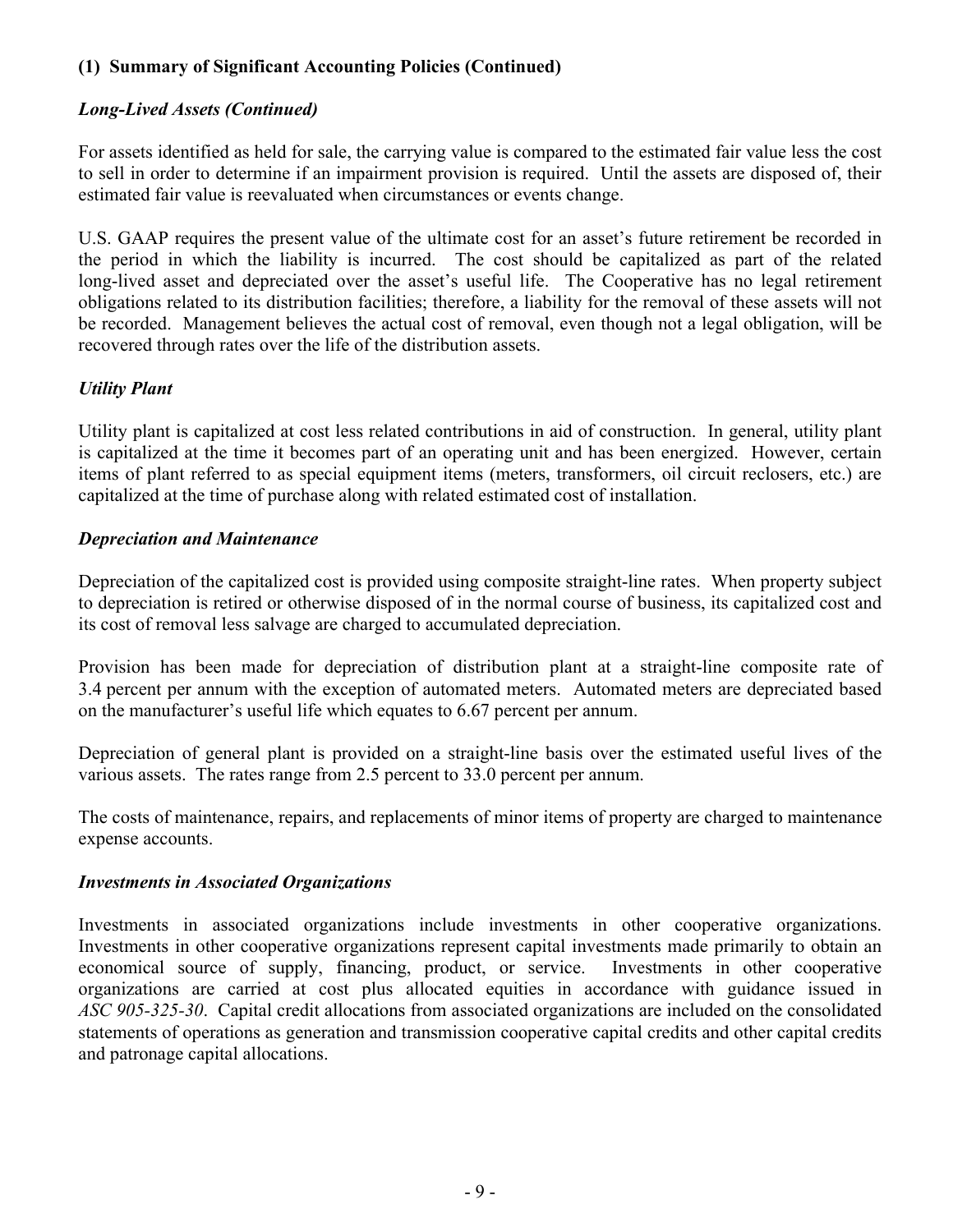### *Accounts Receivable and Credit Policies*

Accounts receivable are stated at the amount billed to the consumer. Once an electric consumer's service is shut off and the account is approximately 60 days past due, the Cooperative writes off the associated accounts receivable. An allowance is made for doubtful accounts based on experience and other circumstances which may affect the ability of consumers to meet their obligations. Accounts considered uncollectible are charged against the allowance. Recoveries of accounts receivable previously written off are recorded against the allowance when received. Receivables are reported on the consolidated balance sheets net of such accumulated allowance.

# *Cash Equivalents*

Cash equivalents include time deposits, certificates of deposit, and all highly liquid debt instruments with original maturities of three months or less.

### *Materials and Supplies*

Materials and supplies are generally used for construction and for operation and maintenance work and are not for resale. Cost is determined by the moving average method of inventory valuation. Materials and supplies are charged to construction or operations at moving average cost when used.

# *Equities and Margins*

BRECI is organized and operates under the cooperative form of organization. As such, patronage capital or margins are allocated to patrons on the basis of individual consumption of electric energy. Under provisions of the long-term debt agreement, until the total equities and margins equal or exceed 40 percent of the total assets of BRECI, the return to patrons of capital contributed by them is limited. Total equities were 81.40 percent and 79.80 percent of total assets as of December 31, 2021 and 2020, respectively.

### *Patronage Capital*

Patronage capital represents BRECI's accumulated retained excess of revenues over expenses that has been allocated annually to its members. Distributions to members are made at the discretion of the board of trustees in accordance with the bylaws and rotation cycle established by the board of trustees and are subject to the restrictions contained in the long-term debt agreement. Patronage capital returned to members prior to the established rotation cycle is adjusted for present value. The present value adjustment is included in patronage capital and will remain assigned to members until dissolution or liquidation of BRECI. In the event of dissolution or liquidation, the amounts will be returned on a pro rata basis along with any remaining patronage capital. The present value adjustment included in assigned patronage capital totaled \$26,008,256 and \$23,428,744 for the years ended December 31, 2021 and 2020, respectively.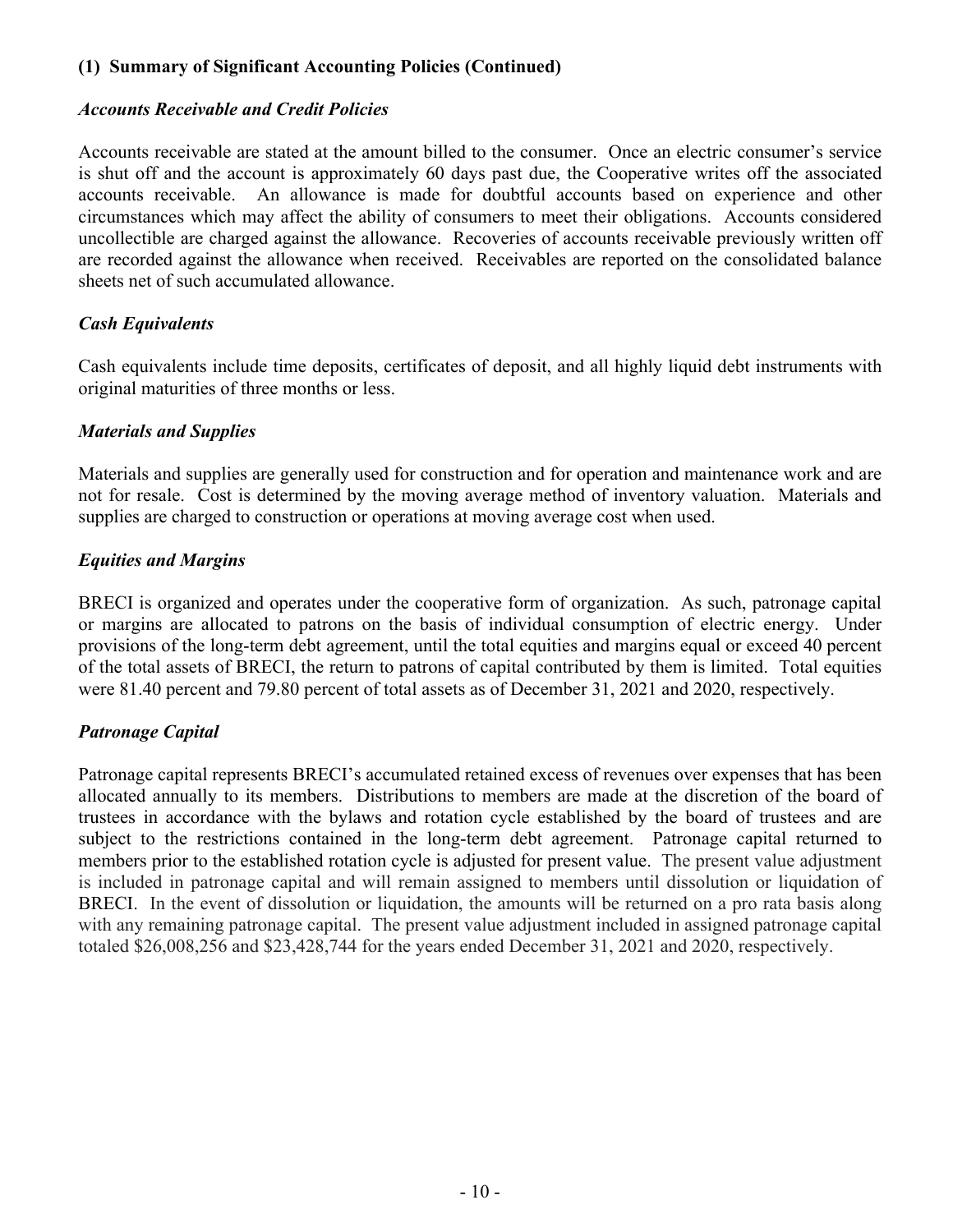## *Revenue Recognition*

Electric revenue is generated from contracts with retail electric customers. This revenue, generated from the integrated service to deliver electricity when and if called upon by the customer, is recognized as a single performance obligation satisfied over time and as electricity is delivered to the customer during the month. Electric revenue includes patronage capital and is billed monthly to consumers on a cycle basis. Electric rates for the Cooperative include provisions to permit the board of trustees to adjust billings for fluctuations in fuel costs, purchased power costs, and certain other costs. Unbilled revenue related to retail sales is accrued at the end of each fiscal period and reported as accrued utility revenue on the consolidated balance sheets.

# *Presentation of Sales Tax*

Certain portions of the Cooperative's sales are subject to sales tax imposed by jurisdictions. When required, the Cooperative collects sales tax from customers and remits it to the applicable jurisdiction. The Cooperative's accounting policy is to exclude the tax collected and remitted from revenues and cost of sales.

# *Cost of Purchased Power*

Cost of power is expensed as consumed.

# *Generation and Transmission Cooperative Capital Credits*

Generation and transmission cooperative capital credits represent the annual capital furnished to Central Electric Power Cooperative, Inc. through the payment of power bills. The capital is recorded in the year provided, even though notification of the capital allocation is not received until later.

# *Income Taxes*

BRECI is exempt from federal and state income taxes under Section  $501(c)(12)$  of the Internal Revenue Code (IRC) which provides, in part, that BRECI derive at least 85 percent of its annual gross income from members to retain the exemption. BRECI expects to meet the requirement for the tax year ended December 31, 2021. Accordingly, no provision for income taxes has been made in the consolidated financial statements. BRECI's federal information returns for calendar years 2018 and after are subject to examination by the Internal Revenue Service (IRS).

The wholly-owned subsidiary, BREDC, is a taxable entity, and any taxes resulting from operations are not considered to be significant. BREDC's federal and state tax returns for calendar years 2018 and after are subject to examination by the IRS and the state of South Carolina. In addition, all net operating losses that may be used in future years are still subject to adjustment. The calculation of tax assets involves various management estimates and assumptions as to the future taxable earnings. A valuation allowance is provided against deferred tax assets to the extent that is more likely than not, based on management's estimate, that they will not be realized. Management does not believe it is more likely than not that the NOL carryforward will be utilized; as a result, a valuation allowance has been recorded.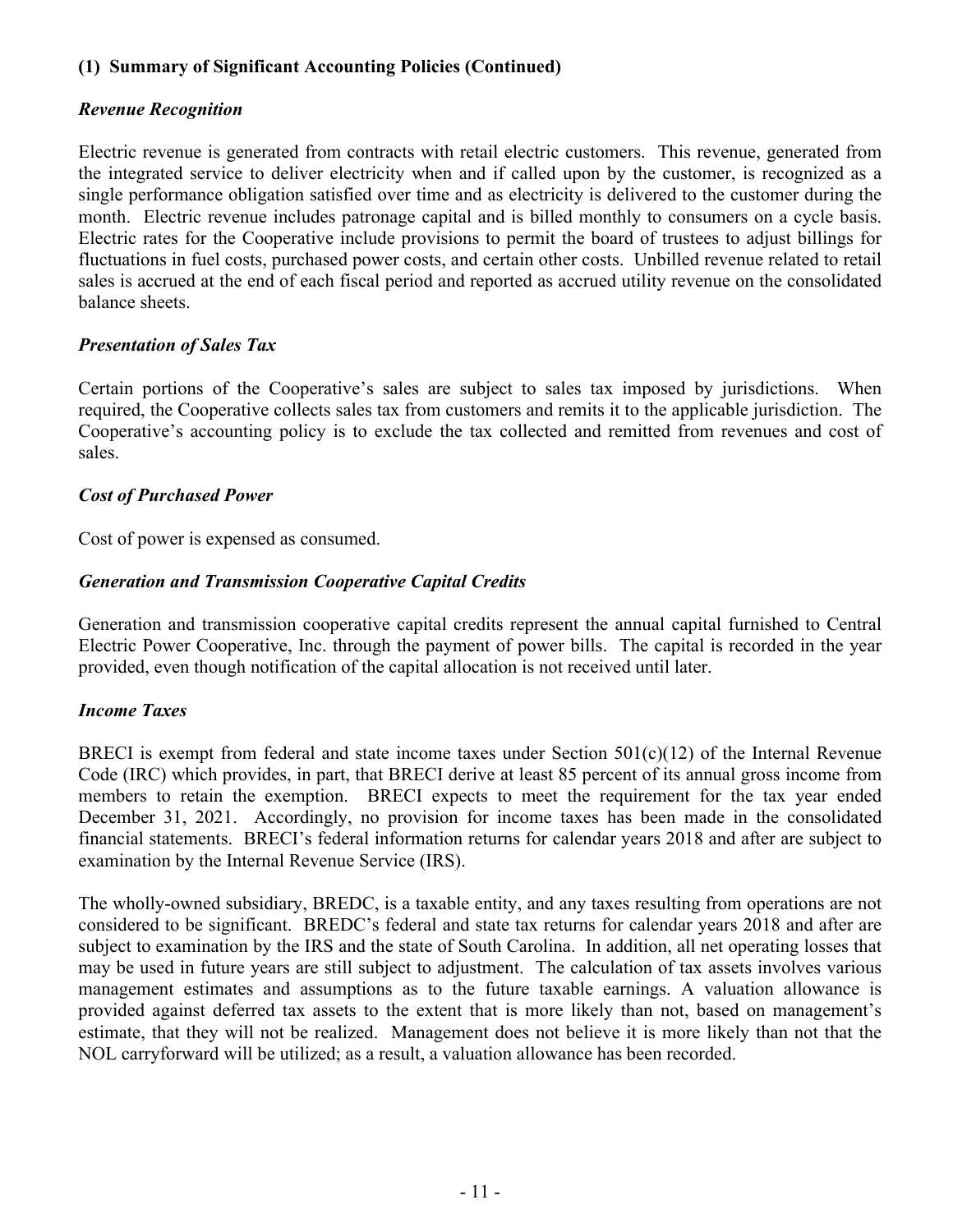### *Reclassifications*

Certain reclassifications have been made within the December 31, 2020 financial statements to conform to the December 31, 2021 presentation.

### *New Accounting Pronouncement*

In February 2016, the Financial Accounting Standards Board (FASB) issued Accounting Standards Update (ASU) 2016-02, *Leases (Topic 842)* for lease accounting under U.S. GAAP. The new standard is intended to eliminate off-balance-sheet recording of lease obligations in an effort to create financial statements that more accurately reflect leasing activities. In general, an entity will record on the balance sheet the right-of-use assets and the corresponding lease obligations. The new standard was to become effective for private companies for fiscal years beginning after December 15, 2020. On June 3, 2020, as a result of COVID-19, the FASB amended the effective dates for *Topic 842,* through the issuance of ASU 2020-05, to fiscal years beginning after December 15, 2021, and interim periods within fiscal years beginning after December 15, 2022. The Cooperative can exercise a practical expedient and not apply retrospectively. The adoption of ASU 2016-02 in 2022 is not expected to have a material impact on the consolidated financial statements.

# **(2) Utility Plant**

Listed below are the major classes of the electric plant as of December 31:

|                                                                          | 2021 |                                    | 2020 |                                  |
|--------------------------------------------------------------------------|------|------------------------------------|------|----------------------------------|
| Electric Plant<br>Intangible<br>Distribution<br>General                  | \$   | 360<br>129,862,840<br>14, 165, 461 | -S   | 360<br>125,919,750<br>13,350,357 |
| <b>Electric Plant in Service</b><br><b>Construction Work in Progress</b> |      | 144,028,661<br>722,522             |      | 139,270,467<br>179,748           |
|                                                                          |      | 144,751,183                        |      | 139,450,215                      |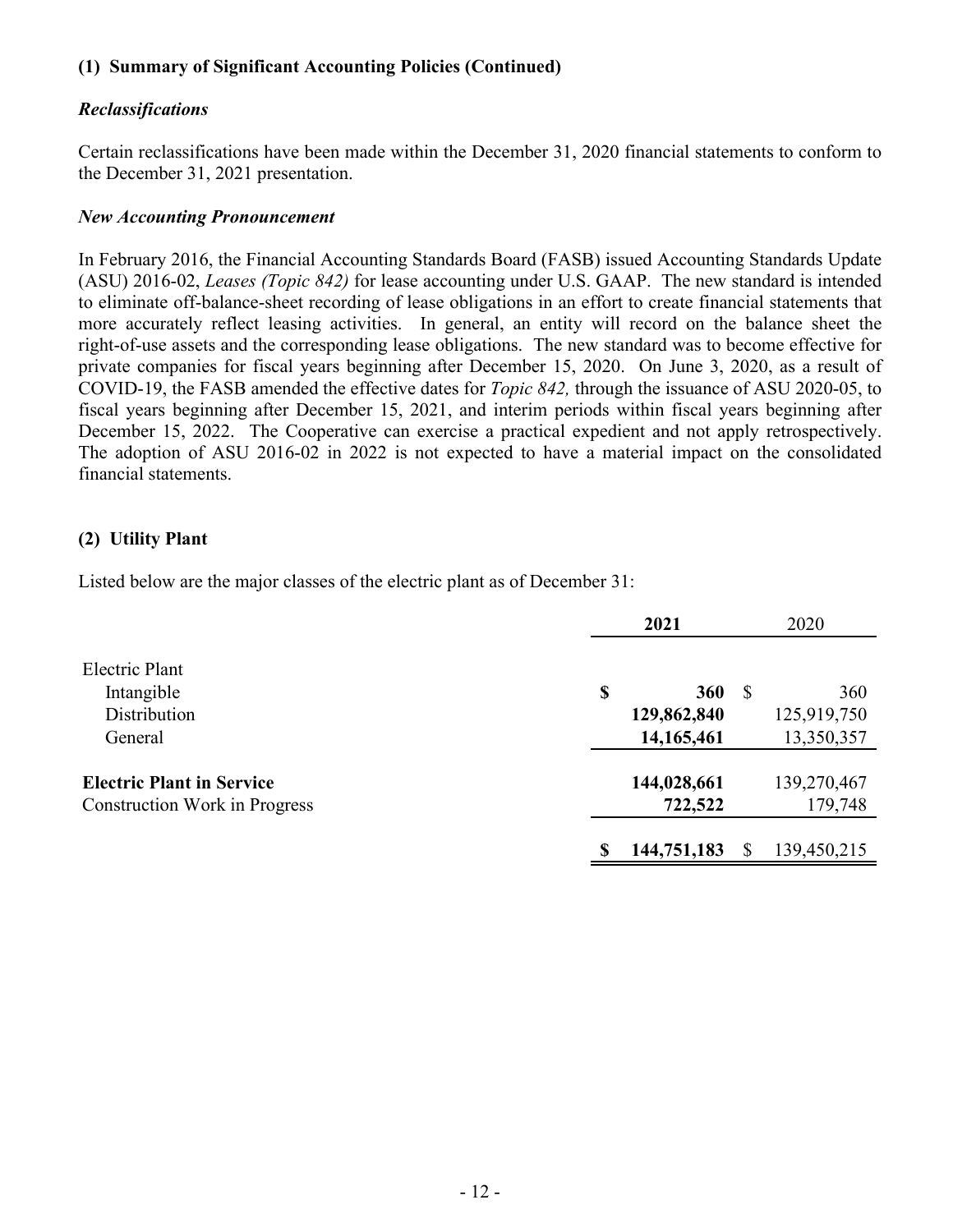### **(3) Investments in Associated Organizations**

Investments in associated organizations consist of the following as of December 31:

|                                                          | 2021 |                       | 2020      |  |
|----------------------------------------------------------|------|-----------------------|-----------|--|
|                                                          |      |                       |           |  |
| National Rural Utilities Cooperative Finance Corporation |      |                       |           |  |
| Membership Fee                                           | \$   | 1,000<br>$\mathbb{S}$ | 1,000     |  |
| Capital Term Certificates                                |      | 1,050,425             | 1,050,425 |  |
| Capital Credits                                          |      | 59,220                | 66,636    |  |
| Central Electric Power Cooperative, Inc.                 |      |                       |           |  |
| Capital Credits                                          |      | 3,083,855             | 2,918,865 |  |
| Cooperative Electric Energy Utility Supply, Inc.         |      |                       |           |  |
| Membership Fee                                           |      | 2,500                 | 2,500     |  |
| Capital Credits                                          |      | 1,445,495             | 1,283,148 |  |
| Federated Rural Electric Insurance Exchange              |      |                       |           |  |
| Capital Credits                                          |      | 366,878               | 348,366   |  |
| CoBank                                                   |      |                       |           |  |
| Membership Fee                                           |      | 1,000                 | 1,000     |  |
| Capital Credits                                          |      | 231,228               | 206,279   |  |
| National Cooperative Services Corporation                |      |                       |           |  |
| Membership Fee                                           |      | 100                   | 100       |  |
| Cooperative Response Center, Inc.                        |      |                       |           |  |
| Contributed Capital                                      |      | 10,000                | 10,000    |  |
| Capital Credits                                          |      | 14,113                | 12,641    |  |
| Southeastern Data Cooperative                            |      |                       |           |  |
| Capital Credits                                          |      | 727                   | 59        |  |
|                                                          | \$   | 6,266,541<br>\$       | 5,901,019 |  |

# **(4) Nonutility Property**

Nonutility property, totaling \$839,542 and \$1,203,651 as of December 31, 2021 and 2020, respectively, consists of land and improvements for the development of industrial sites to attract new industry into the Cooperative's service area. The nonutility property is accounted for on the cost basis.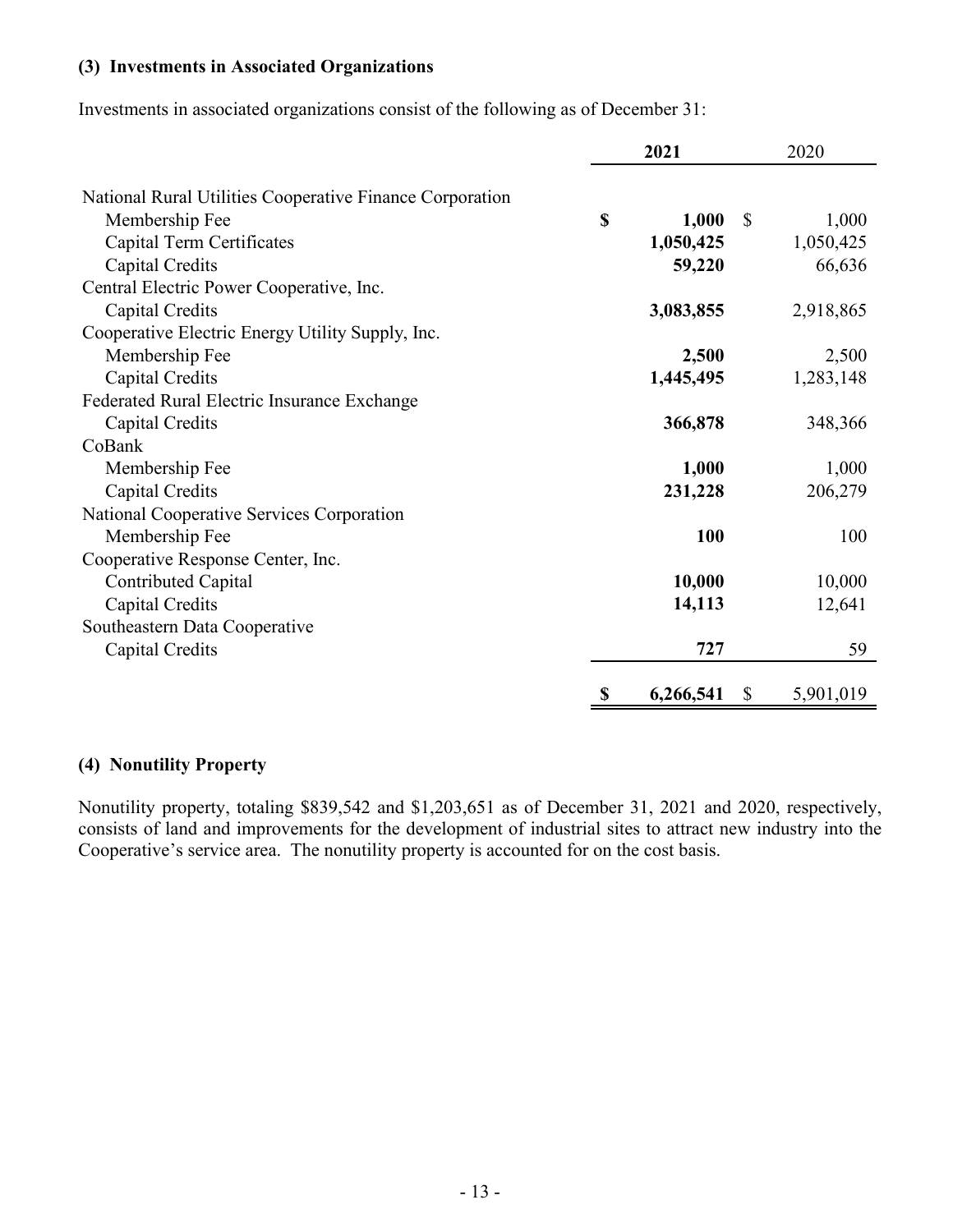#### **(5) Notes Receivable**

Notes receivable consist of the following as of December 31:

|                                                |   | 2021                    | 2020                 |
|------------------------------------------------|---|-------------------------|----------------------|
| Shaw Air Force Base Electrical Resiliency Loan | S | 1,184,287<br><b>S</b>   |                      |
| <b>Energy Efficiency Loans</b>                 |   | 304,883                 | 339,812              |
| Economic Development Loan                      |   | 200,000                 | 200,000              |
| <b>Current Portion</b>                         |   | 1,689,170<br>(419, 119) | 539,812<br>(69, 887) |
|                                                |   | 1,270,051               | 469,925              |

BRECI made an electrical resiliency loan to Shaw Air Force Base. The loan is payable over a five-year period. The loan carries a 4 percent interest rate and is payable in a combination of monthly installments and capital credit retirements.

Energy efficiency loans are made to BRECI consumers. The loans carry a 5 percent interest rate, are payable monthly in no more than 120 installments, and cannot exceed \$10,000.

BREDC made an economic development loan to a local nonprofit for the construction of an industrial speculative building. The loan has a zero-interest rate and BREDC will be repaid upon the sale of the building.

### **(6) Accounts Receivable and Contract Balances**

Accounts receivable, contract assets, and contract liabilities related to revenue from contracts with customers consist of the following as of December 31:

|                                                          | 2021               | 2020            | 2019      |
|----------------------------------------------------------|--------------------|-----------------|-----------|
| <b>Accounts Receivable</b>                               | \$<br>3,731,722 \$ | 4,010,492<br>-S | 4,763,673 |
| <b>Contract Assets</b><br><b>Accrued Utility Revenue</b> | 4,272,851          | 4,862,278       | 4,006,127 |
| <b>Total Receivables and</b><br><b>Contract Balances</b> | 8,004,573          | 8,872,770       | 8,769,800 |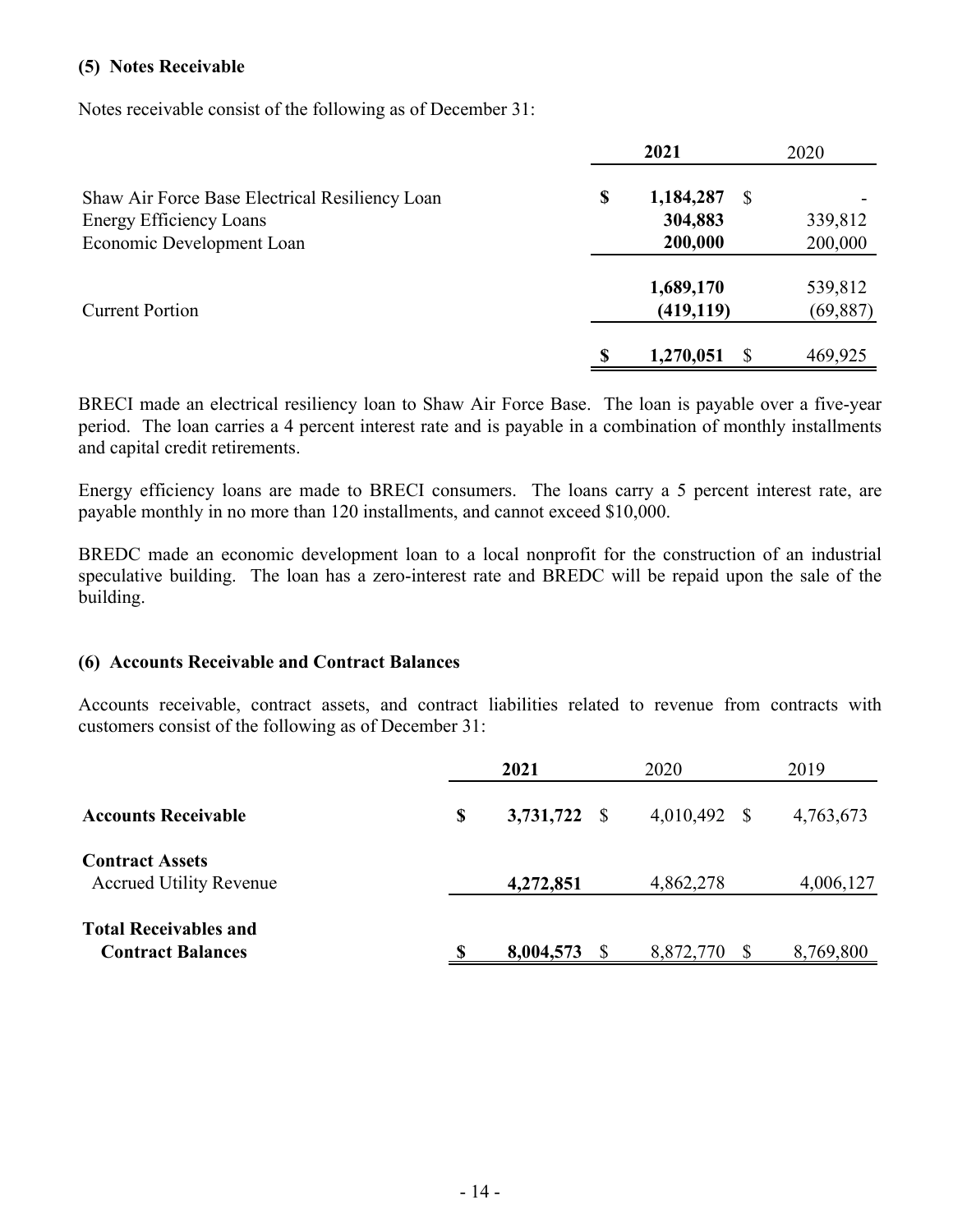#### **(7) Other Investments**

Other investments consist of the following as of December 31:

|                                                                                  | 2021                    | 2020               |
|----------------------------------------------------------------------------------|-------------------------|--------------------|
| Investment in Industrial Park<br>Deferred Compensation Investments (See Note 11) | 316,875 \$<br>1,165,688 | 316,875<br>937,011 |
|                                                                                  | $1,482,563$ \$          | 1,253,886          |

The investment in industrial park is BREDC's investment in a joint venture with a government entity to develop an industrial park to foster economic development in the area. The investment is accounted for on the cost basis.

### **(8) Other Current Assets**

Other current assets are primarily composed of a prepayment to Central Electric Power Cooperative, Inc. for electric energy in the amount of \$4,731,566 and \$4,731,636 as of December 31, 2021 and 2020, respectively.

### **(9) Other Equities**

Other equities are comprised of the following as of December 31:

|                                                                   | 2021 |             | 2020 |             |
|-------------------------------------------------------------------|------|-------------|------|-------------|
| <b>Operating Margins</b>                                          | \$   | 11,967      | -8   | 11,967      |
| Nonoperating Margins                                              |      | 70,695      |      | 70,695      |
| Accrued Utility Revenue Prior to 2018                             |      | 3,611,000   |      | 3,611,000   |
| Undistributed Loss in Subsidiary                                  |      | (1,264,748) |      | (1,269,519) |
| Capital Credits Earned - Central Electric Power Cooperative, Inc. |      | 3,246,466   |      | 3,081,475   |
| Retired Capital Credits - Gain                                    |      | 2,276,174   |      | 1,930,789   |
| Donated Capital                                                   |      | 2,762,205   |      | 2,665,085   |
|                                                                   |      |             |      |             |
|                                                                   |      | 10,713,759  |      | 10,101,492  |

### **(10) Debt**

Long-term debt consists primarily of mortgage notes payable to the National Rural Utilities Finance Corporation (NRUCFC) and CoBank. Substantially all the assets of the Cooperative are pledged as security for long-term debt of the Cooperative. The loans have 10-year maturity periods and are payable on an installment basis. The loans contain certain affirmative and negative covenants, including maintenance of certain financial ratios as defined in the agreement. At December 31, 2021 and 2020, the Cooperative was in compliance with the covenants.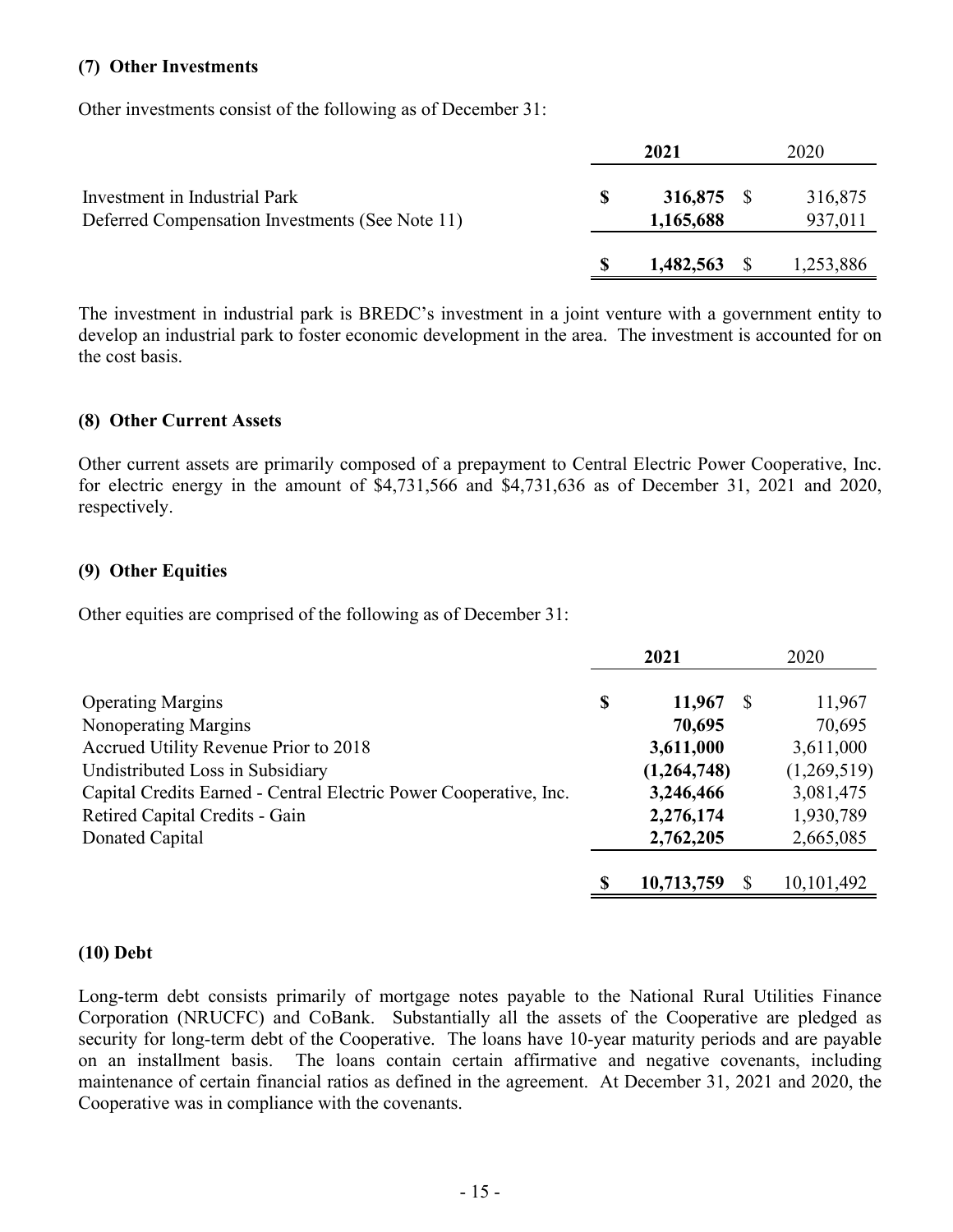### **(10) Debt (Continued)**

Long-term debts consist of the following as of December 31:

| <b>Holder of Note</b>          | <b>Blended Interest Rate</b><br>at December 31, 2021 | 2021                  | 2020        |  |  |
|--------------------------------|------------------------------------------------------|-----------------------|-------------|--|--|
| CoBank                         | 4.15%                                                | \$<br>5,276,366<br>-S | 7,329,672   |  |  |
| <b>NRUCFC</b>                  | 1.90%                                                | 4,916,445             | 3,962,378   |  |  |
|                                |                                                      | 10,192,811            | 11,292,050  |  |  |
| Maturities Due Within One Year |                                                      | (2,175,423)           | (2,053,306) |  |  |
|                                |                                                      | 8,017,388             | 9,238,744   |  |  |

The Cooperative has \$4,623,000 in unadvanced loan funds on commitment from NRUCFC. The availability of the funds is contingent on the Cooperative's compliance with one or more preconditions set forth in the mortgage agreement. The Cooperative has a \$3,000,000 line-of-credit available with the NRUCFC with no balance outstanding as of December 31, 2021 and 2020. The line-of-credit is secured by assets of the Cooperative.

Cash payments of interest totaled \$343,330 and \$318,681 for the years ended December 31, 2021 and 2020, respectively.

Approximate principal maturities of long-term debt for each of the next five years are as follows:

| Year | <b>Amount</b>   |
|------|-----------------|
|      |                 |
| 2022 | 2,175,423<br>\$ |
| 2023 | 1,307,458       |
| 2024 | 1,040,386       |
| 2025 | 1,075,353       |
| 2026 | 1,111,343       |

#### **(11) Retiree Benefits**

### *Pension Plan (Defined Benefit)*

Pension benefits for substantially all employees of the Cooperative are provided through participation in the NRECA Retirement Security Plan (RS Plan), a defined benefit plan qualified under Section 401 and tax-exempt under 501(a) of the IRC. It is considered a multi-employer plan under the accounting standards. The plan sponsor's employer identification number is 53-0116145 and the plan number is 333.

A unique characteristic of a multi-employer plan compared to a single employer plan is that all plan assets are available to pay benefits of any plan participant. Separate asset accounts are not maintained for participating employers. This means that assets contributed by one employer may be used to provide benefits to employees of other participating employers.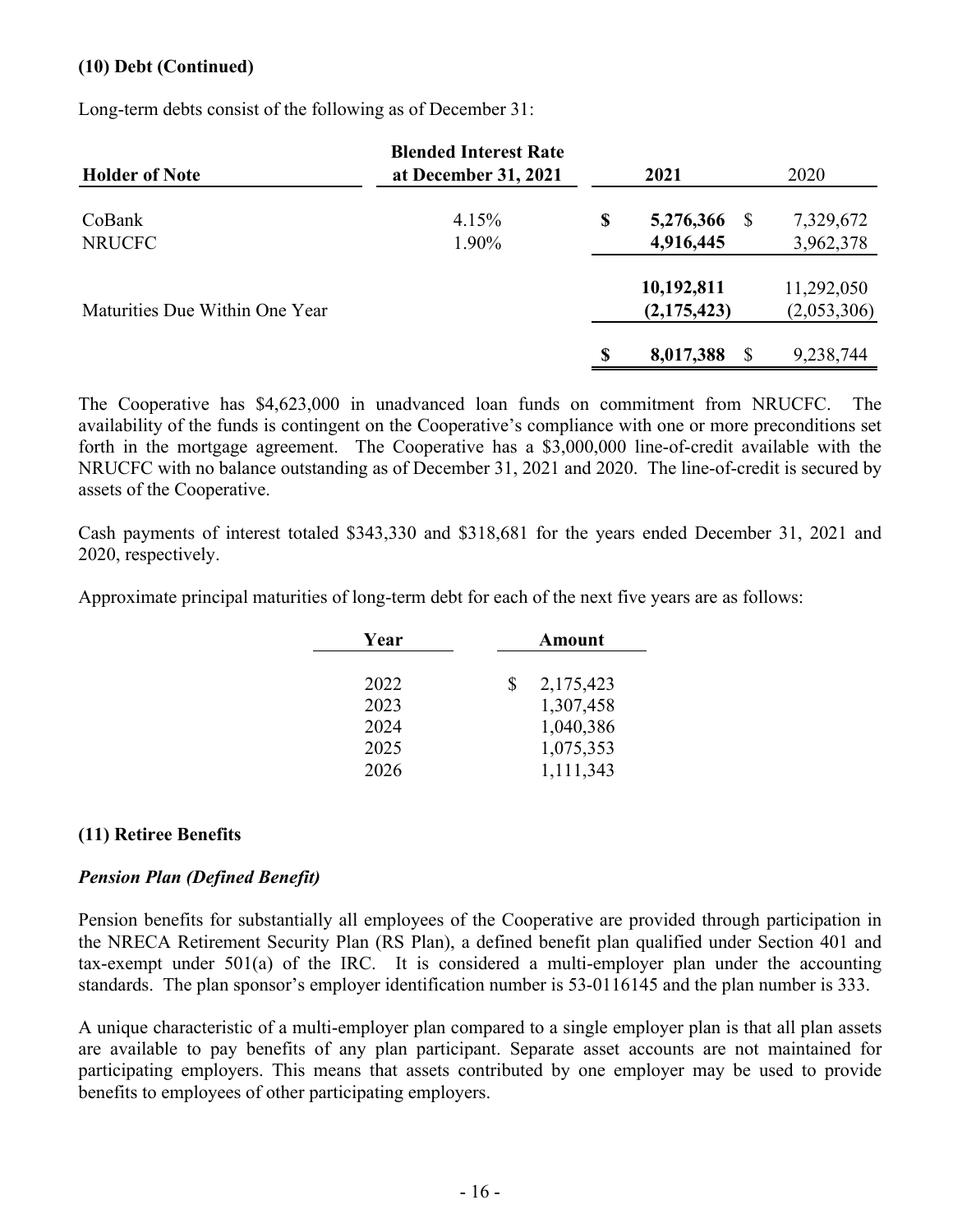### **(11) Retiree Benefits (Continued)**

### *Pension Plan (Defined Benefit)*

The Cooperative's annual contributions to the program represented less than 5 percent of total contributions made to the plan by all participating employers and are equal to the amounts recorded for pension cost. Contributions were \$1,522,208 and \$1,502,100 for the years ended December 31, 2021 and 2020, respectively.

In the RS Plan, a "zone status" determination is not required, and therefore not determined, under the Pension Protection Act (PPA) of 2006. In addition, the accumulated benefit obligations and plan assets are not determined or allocated separately by individual employer. In total, the RS Plan was greater than 80 percent funded at January 1, 2022 and 2021 based on the PPA funding target and PPA actuarial value of assets on those dates.

Because the provisions of the PPA do not apply to the RS Plan, funding improvement plans and surcharges are not applicable. Future contribution requirements are determined each year as part of the actuarial valuation of the plan and may change as a result of plan experience.

### *Pension Plan (Defined Contribution Plan)*

The Cooperative also provides additional employee benefits to substantially all employees through the NRECA sponsored defined contribution Savings Plan (401-k). In this defined contribution plan, the Cooperative's contributory portion of costs of this plan totaled \$64,046 and \$58,905 for the years ended December 31, 2021 and 2020, respectively.

#### *Deferred Compensation Plan*

The Cooperative sponsors a deferred compensation plan. Eligible employees are defined as highly compensated individuals within the definition of IRC Section 414(q). The annual deferral to the deferred compensation plan is calculated in accordance with IRC Section 457, subject to changes under IRC Section 457(b). The obligations, totaling \$1,165,688 and \$937,011 as of December 31, 2021 and 2020, respectively, are recorded as other long-term liabilities - deferred compensation and the related assets are reflected as a component of other investments. Plan assets are measured at fair value (See Note 15).

### **(12) Deferred Credits**

Deferred credits consist of the following as of December 31:

|                                                           |    | 2021    | 2020 |         |  |
|-----------------------------------------------------------|----|---------|------|---------|--|
| <b>Unearned Rental Income</b>                             | \$ | 15,552  |      | 15,552  |  |
| Unclaimed Capital Credits Settlement                      |    | 86,530  |      | 86,280  |  |
| SC Stay Plus Program - Energy Assistance Advanced Payment |    | 680,593 |      |         |  |
| Lot Deposits                                              |    | 194,000 |      | 226,500 |  |
| Other                                                     |    | 6,500   |      |         |  |
|                                                           | S  | 983,175 |      | 328,332 |  |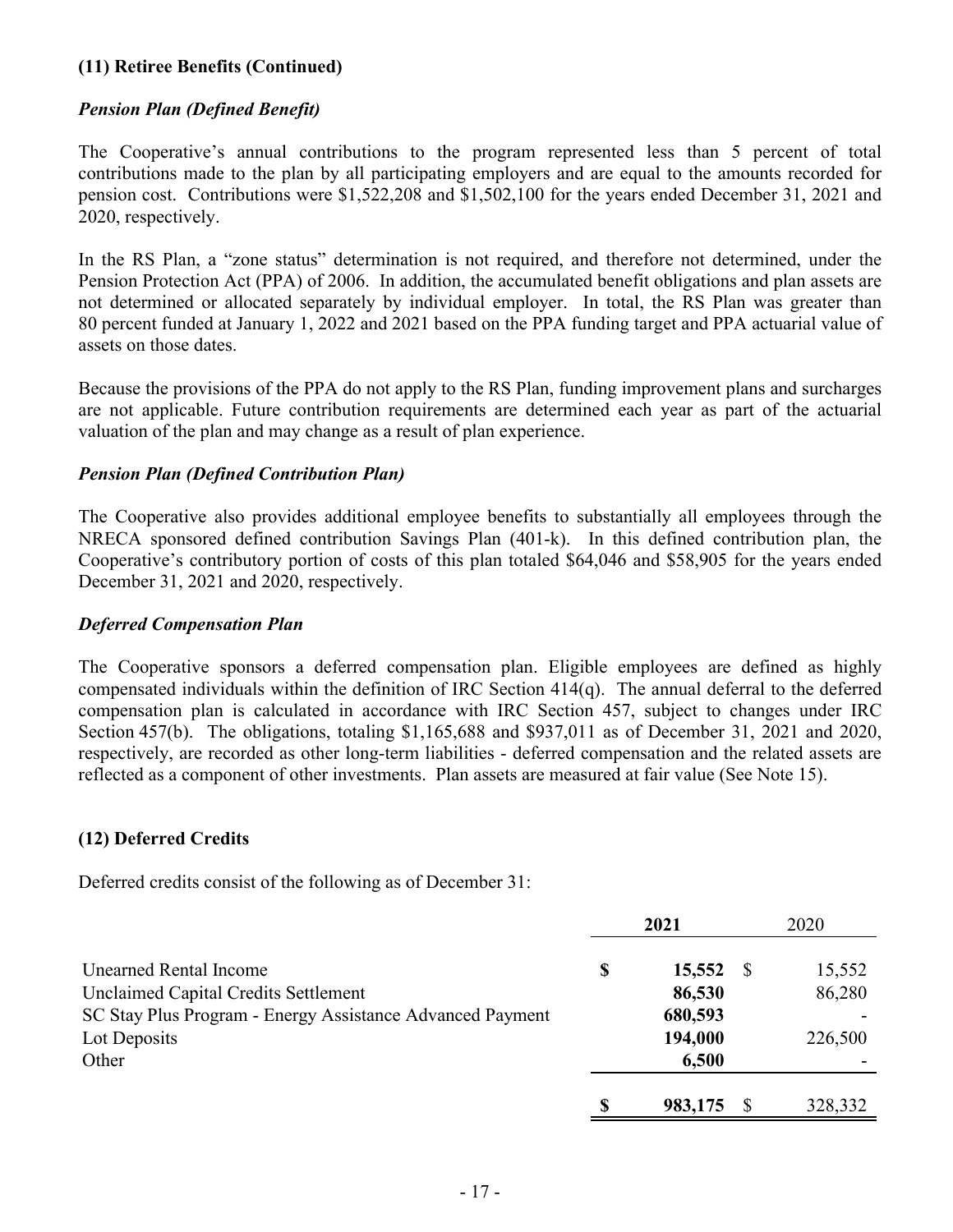### **(13) Commitments**

The Cooperative is committed to purchase all electric energy requirements from Central Electric Power Cooperative, Inc., in accordance with the wholesale power contract expiring in 2058. Under the contract, rates paid for electric power are subject to periodic review and adjustment.

Under current law, the Cooperative has the ability to recover these costs from its members; however, any change to existing laws could adversely affect the ability to recover these costs.

#### **(14) Contingencies**

The Cooperative has been named as a defendant in a class action lawsuit regarding the retirement of capital credits. Although it is not possible to predict with certainty the outcome of these unresolved legal actions or the range of possible losses or recovery, the Cooperative believes these unresolved legal actions will not have a material effect on its financial position or results of operations and intends to vigorously defend its position related to the unresolved issues. However, any resolution that differs from management's position could adversely impact the consolidated financial statements.

### **(15) Fair Value of Financial Instruments**

The Cooperative records certain financial and nonfinancial assets using fair value measurements. The Cooperative uses a hierarchical disclosure framework that prioritizes the level of market price observability to measure investments at fair value.

The guidance establishes a three-tier fair value hierarchy which prioritizes the inputs used in measuring fair value as follows:

**Level 1 -** Inputs to the valuation methodology are unadjusted quoted prices for identical assets or liabilities in active markets that the Cooperative has the ability to access.

Level 2 - Valuations based on quoted market prices for similar assets or liabilities, quoted prices in markets that are not active, or other inputs that are observable or can be corroborated by observable data for substantially the full term of the assets or liabilities.

**Level 3 -** Valuations based on inputs that are supported by little or no market activity and that are significant to the fair value of the assets or liabilities.

The fair values of the Cooperative's deferred compensation investments at December 31 by asset category are as follows:

| <b>Description</b>                       | Level | 2021          | 2020 |         |  |
|------------------------------------------|-------|---------------|------|---------|--|
| <b>Deferred Compensation Investments</b> |       |               |      |         |  |
| Short-Term Bond Funds                    | ( 1 ) | \$<br>211,688 | \$   | 192,066 |  |
| <b>Stock Funds</b>                       | (1)   | 954,000       |      | 744,945 |  |
|                                          |       | 1,165,688     | \$   | 937,011 |  |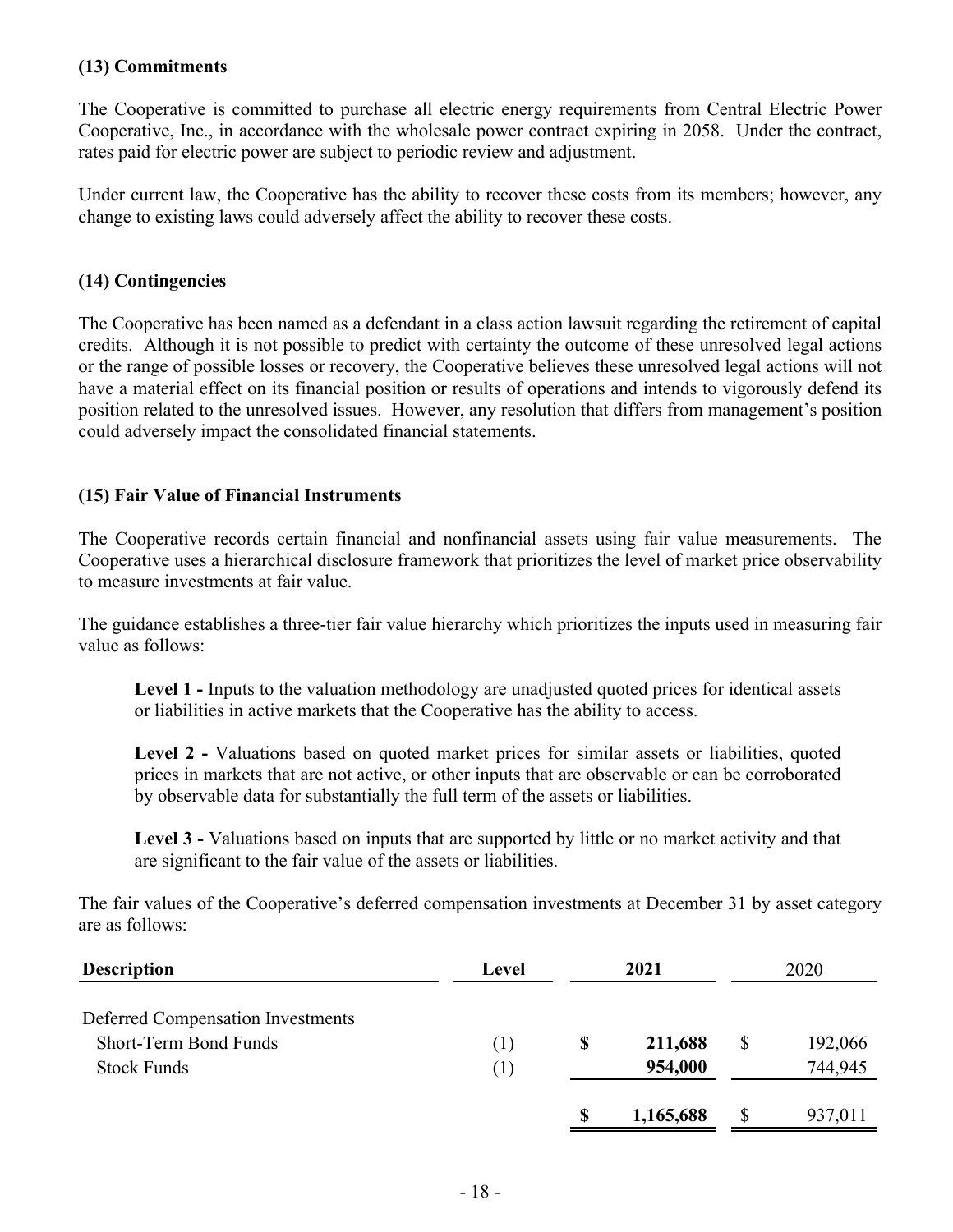### **(16) Concentrations of Credit Risk**

Financial instruments that potentially subject the Cooperative to concentrations of credit risk consist principally of cash and cash equivalents and consumer accounts receivable. The Cooperative maintains its cash balances in several financial institutions; cash balances throughout the year periodically exceed federally insured limits of \$250,000.

At December 31, 2021, the carrying amount of the Cooperative's cash and cash equivalents was \$8,414,191. Of this balance, \$8,251,000 was covered under a repurchase agreement, maturing January 3, 2022. The repurchase agreement was collateralized by interests that include Government National Mortgage Association securities.

The Cooperative serves consumers in the state of South Carolina. The geographic concentration of the Cooperative's consumers results in a concentration of credit risk with respect to the collection of accounts receivable. Credit evaluations are performed on most potential customers before accepting them for service. Depending upon the results of the credit evaluation, a deposit may be required.

### **(17) Subsequent Events**

In preparing these consolidated financial statements, the Cooperative has evaluated events and transactions for potential recognition or disclosure through March 15, 2022, the date the consolidated financial statements were available to be issued.

#### **(18) Risks and Uncertainties**

As of the issuance date of these consolidated financial statements, the Coronavirus pandemic (COVID-19) was continuing to have an adverse effect on financial markets. The effects of COVID-19 are widespread and unprecedented. However, the full impact of COVID-19 is uncertain as to the full magnitude that the pandemic will have on the Cooperative's financial condition, liquidity, and future results of operations are uncertain and difficult to predict considering the rapidly evolving landscape. The board of trustees is actively monitoring the situation but, given the daily evolution of the COVID-19 outbreak, the Cooperative is not able to estimate the effects at this time.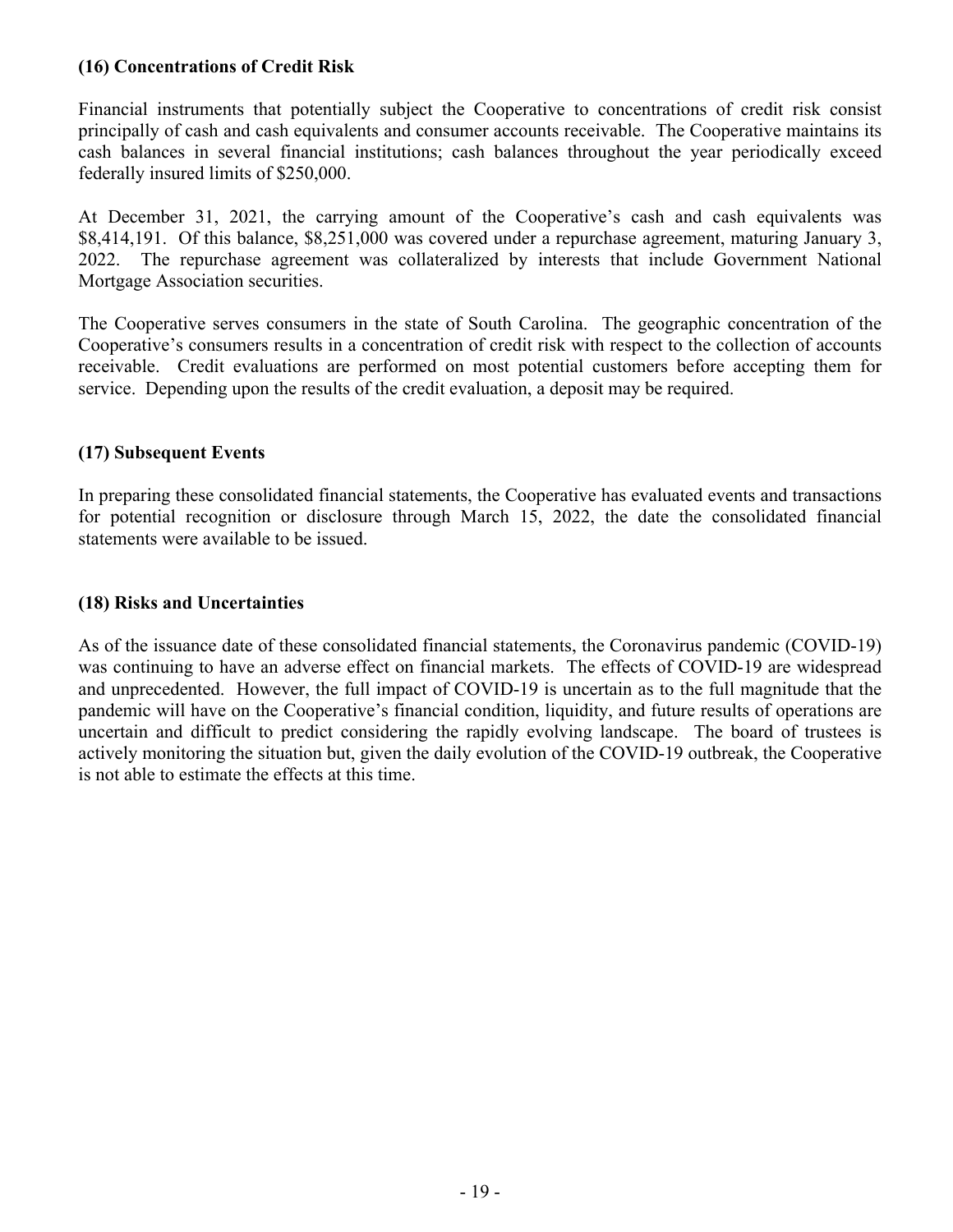### **(19) Paycheck Protection Program**

On April 22, 2020, the Cooperative qualified for and received a loan pursuant to the Paycheck Protection Program (PPP), a program implemented by the U.S. Small Business Administration (the SBA) under the Coronavirus Aid, Relief, and Economic Security Act (CARES Act), from a qualified lender (the PPP Lender), for an aggregate principal amount of approximately \$1,413,500 (the PPP Loan). The PPP Loan bears interest at a fixed rate of 1 percent per annum, with the first six months of interest deferred, has a term of two years, and is unsecured and guaranteed by the SBA. The principal amount of the PPP Loan is subject to forgiveness under the PPP, upon the Cooperative's request, to the extent that the PPP Loan proceeds are used to pay expenses permitted by the PPP, including payroll costs, covered rent and interest, and covered utility payments incurred by the Cooperative.

As permitted under U.S. GAAP, the Cooperative has analogized to Internal Accounting Standards (IAS) 20, *Accounting for Government Grants and Disclosure of Government Assistance* in its accounting for PPP loan forgiveness. Under the income approach detailed in IAS 20, when there is reasonable assurance (probable under U.S. GAAP) that an entity has systematically met the terms of forgiveness for a government loan, the loan amount is converted to a government grant as the requirements for conversion are met. As of December 31, 2020, the Cooperative has determined that sufficient qualifying expenses have been incurred and the full amount of the initial loan has qualified for conversion to a government grant. As such, the \$1,413,500 has been recorded as an offset to qualifying expenses during the year ended December 31, 2020. On February 6, 2021, the Cooperative received notification from PPP lender that full forgiveness was approved by the SBA.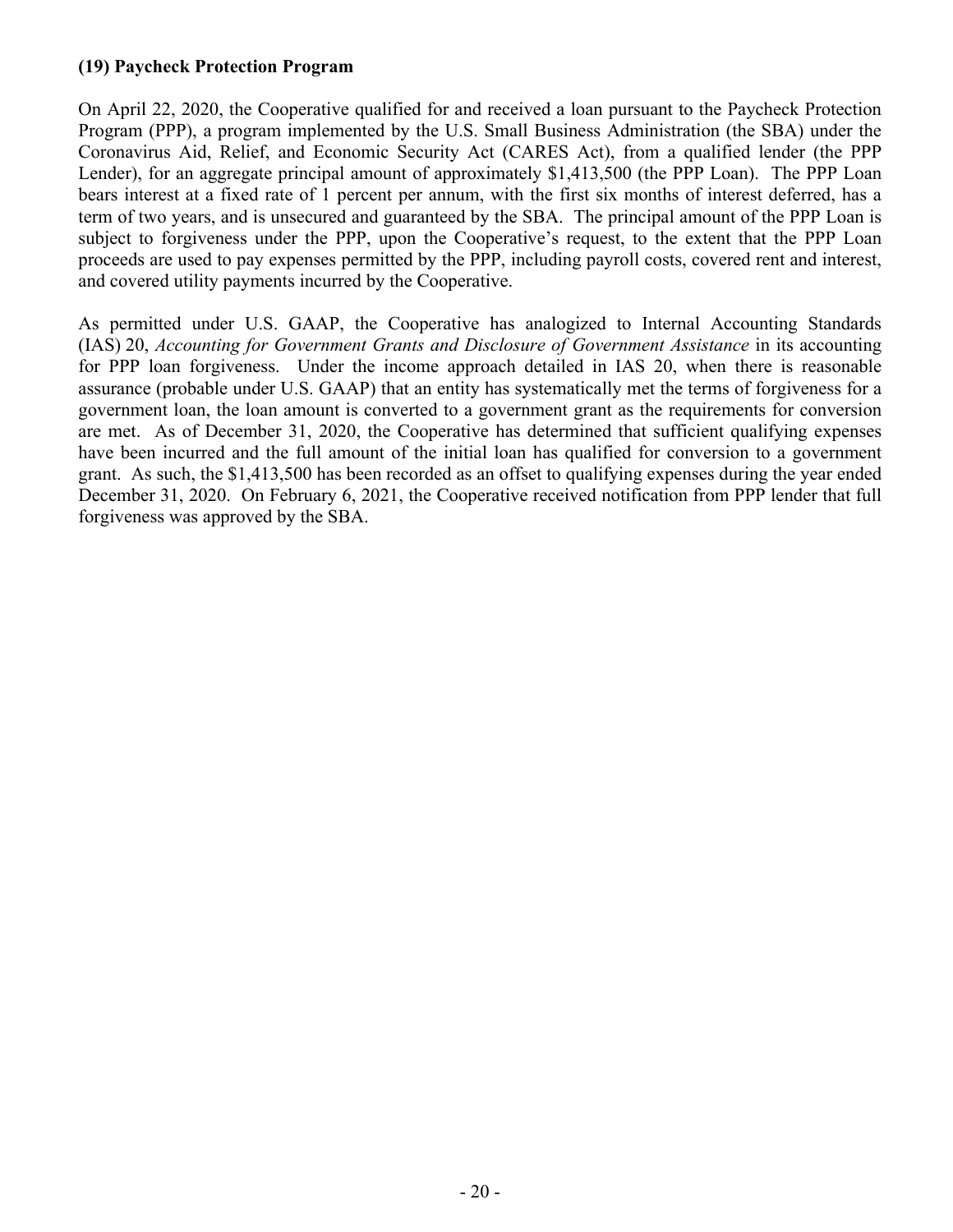

March 15, 2022

## **INDEPENDENT AUDITOR'S REPORT ON SUPPLEMENTARY INFORMATION**

The Board of Trustees Black River Electric Cooperative, Inc. and Subsidiary

We have audited the consolidated financial statements of **Black River Electric Cooperative, Inc. and Subsidiary** as of and for the years ended December 31, 2021 and 2020 and have issued our report thereon dated March 15, 2022, which contained an unmodified opinion on those consolidated financial statements. Our audits were performed for the purpose of forming an opinion on the consolidated financial statements as a whole. The accompanying information on pages 22 through 25 is presented for purposes of additional analysis and is not a required part of the consolidated financial statements. Such information is the responsibility of management and was derived from and relates directly to the underlying accounting and other records used to prepare the consolidated financial statements. The information has been subjected to the auditing procedures applied in the audits of the consolidated financial statements and certain additional procedures, including comparing and reconciling such information directly to the underlying accounting and other records used to prepare the consolidated financial statements or to the consolidated financial statements themselves, and other additional procedures in accordance with auditing standards generally accepted in the United States of America. In our opinion, the information is fairly stated in all material respects in relation to the consolidated financial statements as a whole.

Mc Nai, Mc Lemon, Middlebrooks: Co., LLC

McNAIR, McLEMORE, MIDDLEBROOKS & CO., LLC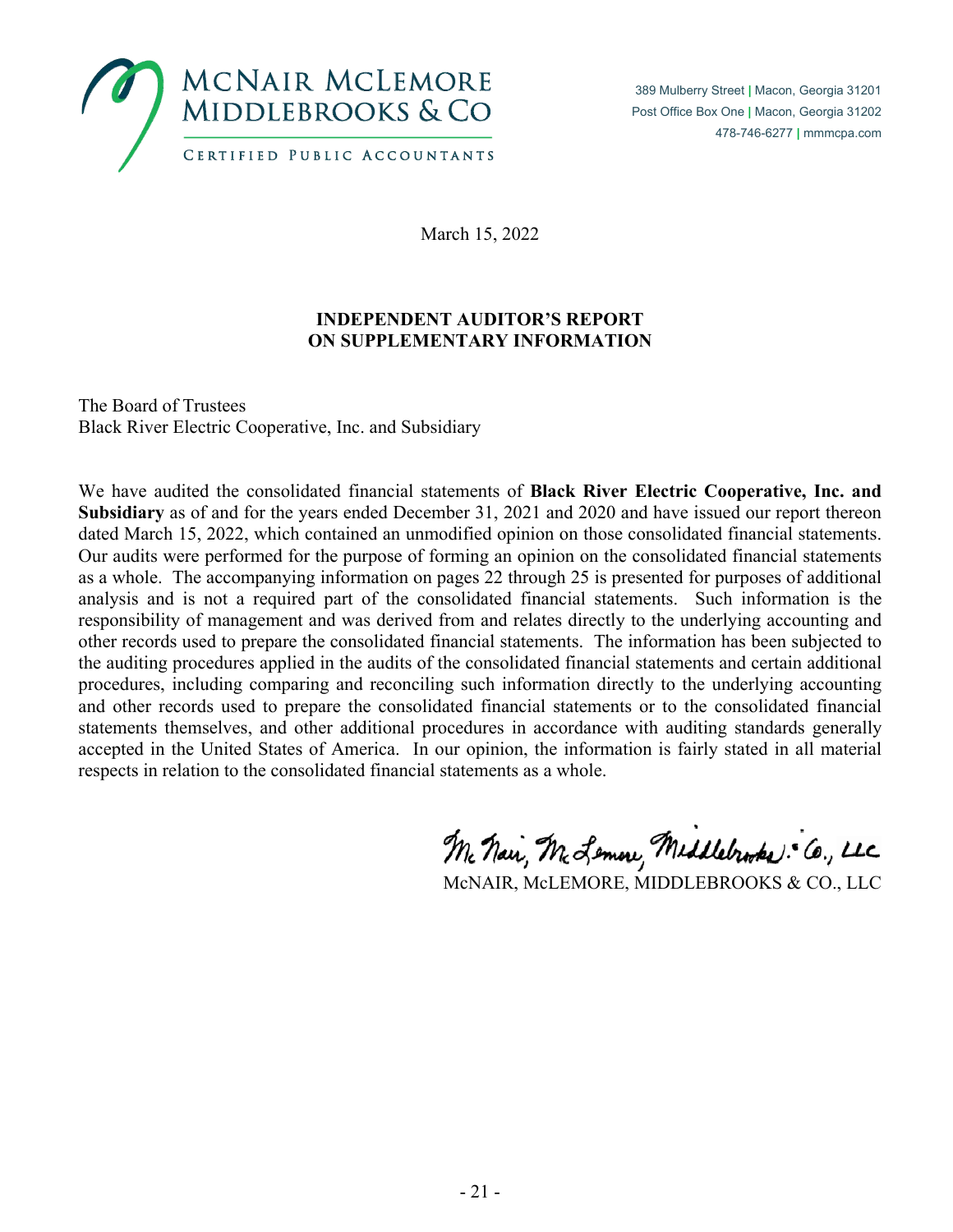#### **BLACK RIVER ELECTRIC COOPERATIVE, INC. AND SUBSIDIARY CONSOLIDATING BALANCE SHEET DECEMBER 31, 2021**

|                                                                                                                                                                                                                                  | <b>Black River</b><br>Electric<br>Cooperative,<br>Inc.                                | <b>Black River</b><br>Economic<br>Development<br><b>Totals</b><br>Corporation |                                                                                       | Debit                  | <b>Elimination Entries</b><br>Credit | Consolidated<br><b>Balances</b>                                          |  |  |
|----------------------------------------------------------------------------------------------------------------------------------------------------------------------------------------------------------------------------------|---------------------------------------------------------------------------------------|-------------------------------------------------------------------------------|---------------------------------------------------------------------------------------|------------------------|--------------------------------------|--------------------------------------------------------------------------|--|--|
| <b>ASSETS</b>                                                                                                                                                                                                                    |                                                                                       |                                                                               |                                                                                       |                        |                                      |                                                                          |  |  |
| <b>Utility Plant</b><br>Electric Plant in Service - At Cost<br>Construction Work in Progress                                                                                                                                     | 144,028,661<br>\$<br>722,522                                                          | \$                                                                            | 144,028,661<br>\$<br>722,522                                                          | \$                     | \$                                   | S<br>144,028,661<br>722,522                                              |  |  |
| Accumulated Depreciation                                                                                                                                                                                                         | 144,751,183<br>(63, 714, 476)                                                         |                                                                               | 144,751,183<br>(63, 714, 476)                                                         |                        |                                      | 144,751,183<br>(63, 714, 476)                                            |  |  |
|                                                                                                                                                                                                                                  | 81,036,707                                                                            |                                                                               | 81,036,707                                                                            |                        |                                      | 81,036,707                                                               |  |  |
| <b>Other Property and Investments</b><br>Investments in Associated Organizations<br>Investment in Subsidiary<br>Nonutility Property<br>Notes Receivable                                                                          | 6,266,541<br>(1, 264, 748)<br>2,950<br>2,335,820                                      | 836,592<br>200,000                                                            | 6,266,541<br>(1,264,748)<br>839,542<br>2,535,820                                      | 1,264,748              | 1,265,769                            | 6,266,541<br>839,542<br>1,270,051                                        |  |  |
| Other Investments                                                                                                                                                                                                                | 1,165,688                                                                             | 316,875                                                                       | 1,482,563                                                                             |                        |                                      | 1,482,563                                                                |  |  |
|                                                                                                                                                                                                                                  | 8,506,251                                                                             | 1,353,467                                                                     | 9,859,718                                                                             | 1,264,748              | 1,265,769                            | 9,858,697                                                                |  |  |
| <b>Current Assets</b><br>Cash and Cash Equivalents<br>Accounts Receivable (Net)<br><b>Accrued Utility Revenue</b><br>Accounts Receivable - Intercompany<br>Notes Receivable - Current Portion<br>Materials and Supplies<br>Other | 8,414,191<br>3,731,722<br>4,272,851<br>1,336,894<br>419,119<br>1,071,476<br>5,069,718 |                                                                               | 8,414,191<br>3,731,722<br>4,272,851<br>1,336,894<br>419,119<br>1,071,476<br>5,069,718 |                        | 1,336,894                            | 8,414,191<br>3,731,722<br>4,272,851<br>419,119<br>1,071,476<br>5,069,718 |  |  |
|                                                                                                                                                                                                                                  | 24,315,971                                                                            |                                                                               | 24,315,971                                                                            |                        | 1,336,894                            | 22,979,077                                                               |  |  |
| <b>Total Assets</b>                                                                                                                                                                                                              | 113,858,929                                                                           | 1,353,467                                                                     | 115,212,396<br>\$                                                                     | 1,264,748<br>\$        | 2,602,663<br>\$                      | 113,874,481<br>\$                                                        |  |  |
| MEMBERS' EQUITY AND LIABILITIES                                                                                                                                                                                                  |                                                                                       |                                                                               |                                                                                       |                        |                                      |                                                                          |  |  |
| <b>Members' Equity</b><br>Membership Fees<br>Patronage Capital<br>Other Equities                                                                                                                                                 | \$<br>138,675<br>81,842,654<br>10,713,759<br>92,695,088                               | S<br>(1, 264, 748)<br>(1, 264, 748)                                           | \$<br>138,675<br>81,842,654<br>9,449,011<br>91,430,340                                | \$                     | \$<br>1,264,748<br>1,264,748         | \$<br>138,675<br>81,842,654<br>10,713,759<br>92,695,088                  |  |  |
| <b>Long-Term Debt</b>                                                                                                                                                                                                            | 8,017,388                                                                             |                                                                               | 8,017,388                                                                             |                        |                                      | 8,017,388                                                                |  |  |
| <b>Other Long-Term Liabilities - Deferred</b><br>Compensation                                                                                                                                                                    | 1,157,276                                                                             |                                                                               | 1,157,276                                                                             |                        |                                      | 1,157,276                                                                |  |  |
| <b>Current Liabilities</b><br>Long-Term Debt - Current Portion<br>Other Long-Term Liabilities - Deferred                                                                                                                         | 2,175,423                                                                             |                                                                               | 2,175,423                                                                             |                        |                                      | 2,175,423                                                                |  |  |
| Compensation - Current Portion<br>Accounts Payable<br>Accounts Payable - Intercompany<br>Demand Note Payable to Parent Company<br><b>Consumer Deposits</b><br>Accrued and Withheld Taxes<br>Other                                | 8,412<br>4,577,434<br>3,172,909<br>680,968<br>406,408                                 | 1,336,894<br>1,265,769                                                        | 8,412<br>4,577,434<br>1,336,894<br>1,265,769<br>3,172,909<br>680,968<br>406,408       | 1,336,894<br>1,265,769 |                                      | 8,412<br>4,577,434<br>3,172,909<br>680,968<br>406,408                    |  |  |
|                                                                                                                                                                                                                                  | 11,021,554                                                                            | 2,602,663                                                                     | 13,624,217                                                                            | 2,602,663              |                                      | 11,021,554                                                               |  |  |
| <b>Deferred Credits</b>                                                                                                                                                                                                          | 967,623                                                                               | 15,552                                                                        | 983,175                                                                               |                        |                                      | 983,175                                                                  |  |  |
| <b>Total Members' Equity and Liabilities</b>                                                                                                                                                                                     | 113,858,929<br>S                                                                      | 1,353,467<br>S                                                                | 115,212,396<br>\$                                                                     | 2,602,663<br>\$        | \$<br>1,264,748                      | 113,874,481<br>S                                                         |  |  |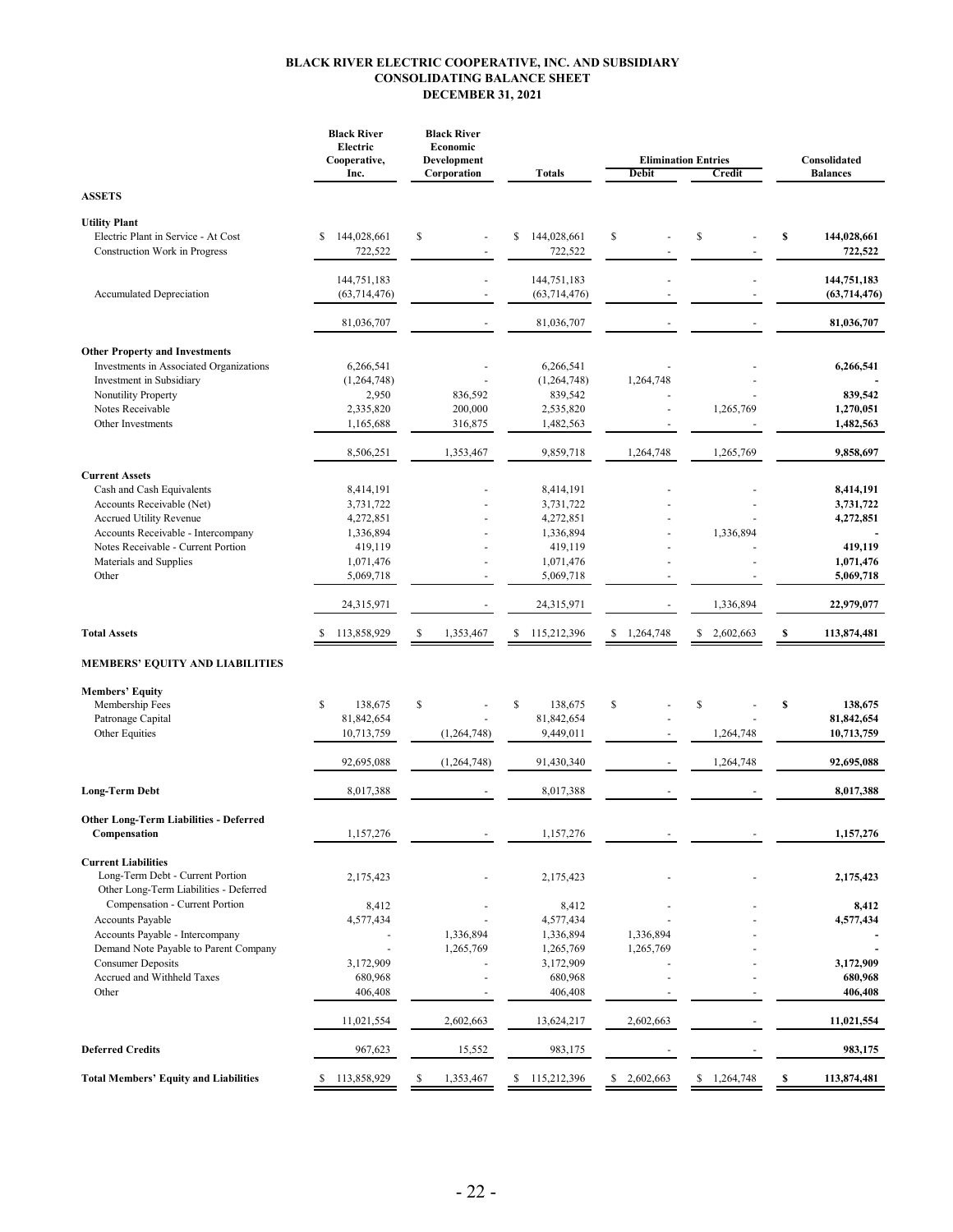#### **CONSOLIDATING STATEMENT OF OPERATIONS FOR THE YEAR ENDED DECEMBER 31, 2021 BLACK RIVER ELECTRIC COOPERATIVE, INC. AND SUBSIDIARY**

|                                                                          | <b>Black River</b><br>Electric<br>Cooperative, | <b>Black River</b><br>Economic<br>Development |                  | <b>Elimination Entries</b> | Consolidated |                 |  |
|--------------------------------------------------------------------------|------------------------------------------------|-----------------------------------------------|------------------|----------------------------|--------------|-----------------|--|
|                                                                          | Inc.                                           | Corporation                                   | <b>Totals</b>    | <b>Debit</b>               | Credit       | <b>Balances</b> |  |
| <b>Operating Revenues</b>                                                | 78,470,486<br>-S                               | S<br>414,736                                  | 78,885,222<br>-S | \$<br>414,736              | \$           | S<br>78,470,486 |  |
| <b>Operating Expenses</b>                                                |                                                |                                               |                  |                            |              |                 |  |
| Cost of Power                                                            | 52,972,472                                     |                                               | 52,972,472       |                            |              | 52,972,472      |  |
| Cost of Revenues                                                         |                                                | 364,109                                       | 364,109          |                            | 364,109      |                 |  |
| <b>Distribution Operations</b>                                           | 3,907,190                                      |                                               | 3,907,190        |                            |              | 3,907,190       |  |
| <b>Distribution Maintenance</b>                                          | 3,358,115                                      | 15,325                                        | 3,373,440        |                            | 15,325       | 3,358,115       |  |
| <b>Consumer Accounts</b>                                                 | 1,677,002                                      |                                               | 1,677,002        |                            |              | 1,677,002       |  |
| Consumer Service and Information                                         | 186,111                                        |                                               | 186,111          |                            |              | 186,111         |  |
| Administrative and General                                               | 4,606,965                                      | 28,108                                        | 4,635,073        |                            | 28,108       | 4,606,965       |  |
| Depreciation                                                             | 5,020,386                                      |                                               | 5,020,386        |                            |              | 5,020,386       |  |
| Taxes                                                                    | 537,135                                        | 2,423                                         | 539,558          |                            | 2,423        | 537,135         |  |
|                                                                          | 72,265,376                                     | 409,965                                       | 72,675,341       |                            | 409,965      | 72,265,376      |  |
| <b>Operating Margins Before Interest Expense</b>                         | 6,205,110                                      | 4,771                                         | 6,209,881        | 414,736                    | 409,965      | 6,205,110       |  |
| <b>Interest Expense</b>                                                  | 338,977                                        |                                               | 338,977          |                            |              | 338,977         |  |
| <b>Operating Margins After Interest Expense</b>                          | 5,866,133                                      | 4,771                                         | 5,870,904        | 414,736                    | 409,965      | 5,866,133       |  |
| <b>Nonoperating Margins</b>                                              | 201,581                                        |                                               | 201,581          | (4,771)                    |              | 206,352         |  |
| <b>Generation and Transmission Cooperative</b><br><b>Capital Credits</b> | 164,991                                        |                                               | 164,991          |                            |              | 164,991         |  |
| <b>Other Capital Credits and Patronage</b><br><b>Capital Allocations</b> | 125,848                                        |                                               | 125,848          |                            |              | 125,848         |  |
| <b>Net Margins</b>                                                       | 6,358,553                                      | 4,771<br>S                                    | 6,363,324        | 409.965                    | 409.965<br>ς | 6,363,324<br>S  |  |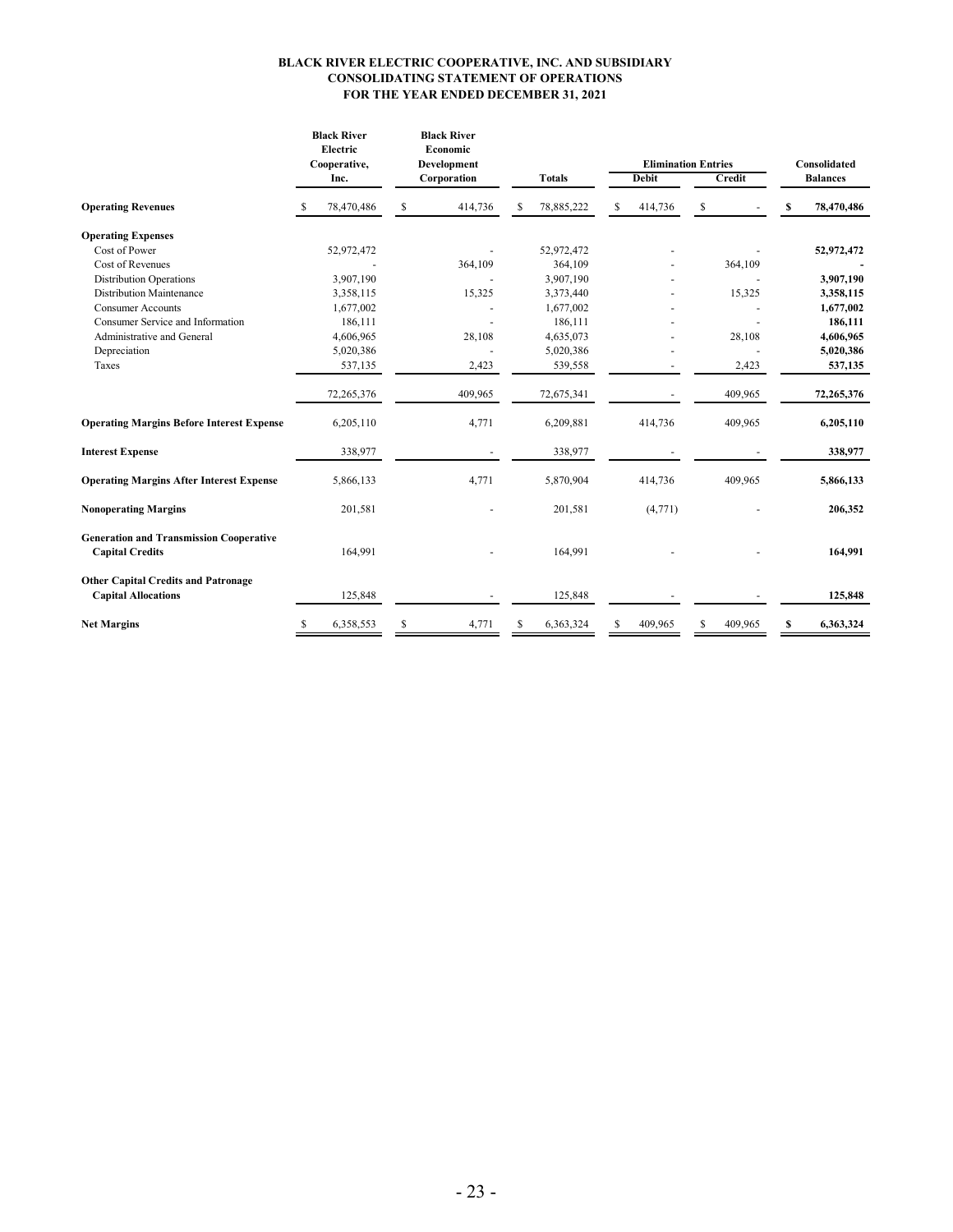#### **BLACK RIVER ELECTRIC COOPERATIVE, INC. AND SUBSIDIARY CONSOLIDATING BALANCE SHEET DECEMBER 31, 2020**

|                                                                                                                                                                                                                                  | <b>Black River</b><br>Electric<br>Cooperative,<br>Inc.                                            | <b>Black River</b><br>Economic<br>Development<br>Corporation | <b>Totals</b>                                                                                     | <b>Elimination Entries</b><br><b>Debit</b> | Consolidated<br><b>Balances</b> |                                                                                      |
|----------------------------------------------------------------------------------------------------------------------------------------------------------------------------------------------------------------------------------|---------------------------------------------------------------------------------------------------|--------------------------------------------------------------|---------------------------------------------------------------------------------------------------|--------------------------------------------|---------------------------------|--------------------------------------------------------------------------------------|
|                                                                                                                                                                                                                                  |                                                                                                   |                                                              |                                                                                                   |                                            | Credit                          |                                                                                      |
| <b>ASSETS</b>                                                                                                                                                                                                                    |                                                                                                   |                                                              |                                                                                                   |                                            |                                 |                                                                                      |
| <b>Utility Plant</b><br>Electric Plant in Service - At Cost<br>Construction Work in Progress                                                                                                                                     | 139,270,467<br>\$<br>179,748                                                                      | \$                                                           | 139,270,467<br>\$<br>179,748                                                                      | \$                                         | \$                              | \$<br>139,270,467<br>179,748                                                         |
| Accumulated Depreciation                                                                                                                                                                                                         | 139,450,215<br>(61,089,722)                                                                       | $\overline{\phantom{a}}$                                     | 139,450,215<br>(61,089,722)                                                                       |                                            |                                 | 139,450,215<br>(61,089,722)                                                          |
|                                                                                                                                                                                                                                  | 78,360,493                                                                                        |                                                              | 78,360,493                                                                                        |                                            |                                 | 78,360,493                                                                           |
| <b>Other Property and Investments</b><br>Investments in Associated Organizations<br>Investment in Subsidiary<br>Nonutility Property<br>Notes Receivable<br>Other Investments                                                     | 5,901,019<br>(1,269,519)<br>2,950<br>1,766,808<br>937,011                                         | 1,200,701<br>200,000<br>316,875                              | 5,901,019<br>(1,269,519)<br>1,203,651<br>1,966,808<br>1,253,886                                   | 1,269,519                                  | 1,496,883                       | 5,901,019<br>1,203,651<br>469,925<br>1,253,886                                       |
|                                                                                                                                                                                                                                  | 7,338,269                                                                                         | 1,717,576                                                    | 9,055,845                                                                                         | 1,269,519                                  | 1,496,883                       | 8,828,481                                                                            |
| <b>Current Assets</b><br>Cash and Cash Equivalents<br>Accounts Receivable (Net)<br><b>Accrued Utility Revenue</b><br>Accounts Receivable - Intercompany<br>Notes Receivable - Current Portion<br>Materials and Supplies<br>Other | 11,330,629<br>4,010,492<br>4,862,278<br>1,474,660<br>69,887<br>535,786<br>5,074,577<br>27,358,309 |                                                              | 11,330,629<br>4,010,492<br>4,862,278<br>1,474,660<br>69,887<br>535,786<br>5,074,577<br>27,358,309 |                                            | 1,474,660<br>1,474,660          | 11,330,629<br>4,010,492<br>4,862,278<br>69,887<br>535,786<br>5,074,577<br>25,883,649 |
| <b>Total Assets</b>                                                                                                                                                                                                              | 113,057,071<br>S                                                                                  | \$<br>1,717,576                                              | \$<br>114,774,647                                                                                 | S<br>1,269,519                             | \$<br>2,971,543                 | \$<br>113,072,623                                                                    |
|                                                                                                                                                                                                                                  |                                                                                                   |                                                              |                                                                                                   |                                            |                                 |                                                                                      |
| <b>MEMBERS' EQUITY AND LIABILITIES</b><br><b>Members' Equity</b><br>Membership Fees                                                                                                                                              | $\mathbb{S}$<br>137,560                                                                           | \$                                                           | \$<br>137,560                                                                                     | $\mathbb{S}$                               | \$                              | \$<br>137,560                                                                        |
| Patronage Capital<br>Other Equities                                                                                                                                                                                              | 79,989,353<br>10,101,492                                                                          | (1,269,519)                                                  | 79,989,353<br>8,831,973                                                                           |                                            | 1,269,519                       | 79,989,353<br>10,101,492                                                             |
|                                                                                                                                                                                                                                  | 90,228,405                                                                                        | (1,269,519)                                                  | 88,958,886                                                                                        |                                            | 1,269,519                       | 90,228,405                                                                           |
| <b>Long-Term Debt</b>                                                                                                                                                                                                            | 9,238,744                                                                                         |                                                              | 9,238,744                                                                                         |                                            |                                 | 9,238,744                                                                            |
| <b>Other Long-Term Liabilities - Deferred</b><br>Compensation                                                                                                                                                                    | 929,855                                                                                           |                                                              | 929,855                                                                                           |                                            |                                 | 929,854                                                                              |
| <b>Current Liabilities</b><br>Long-Term Debt - Current Portion<br>Other Long-Term Liabilities - Deferred                                                                                                                         | 2,053,306                                                                                         |                                                              | 2,053,306                                                                                         |                                            |                                 | 2,053,306                                                                            |
| Compensation - Current Portion<br>Accounts Payable<br>Accounts Payable - Intercompany<br>Demand Note Payable to Parent Company<br><b>Consumer Deposits</b>                                                                       | 7,157<br>6,131,192<br>3,101,354                                                                   | 1,474,660<br>1,496,883                                       | 7,157<br>6,131,192<br>1,474,660<br>1,496,883<br>3,101,354                                         | 1,474,660<br>1,496,883                     |                                 | 7,157<br>6,131,192<br>3,101,354                                                      |
| Accrued and Withheld Taxes<br>Other                                                                                                                                                                                              | 658,335<br>395,943                                                                                |                                                              | 658,335<br>395,943                                                                                |                                            |                                 | 658,335<br>395,944                                                                   |
|                                                                                                                                                                                                                                  | 12,347,287                                                                                        | 2,971,543                                                    | 15,318,830                                                                                        | 2,971,543                                  |                                 | 12,347,288                                                                           |
| <b>Deferred Credits</b>                                                                                                                                                                                                          | 312,780                                                                                           | 15,552                                                       | 328,332                                                                                           |                                            |                                 | 328,332                                                                              |
| <b>Total Members' Equity and Liabilities</b>                                                                                                                                                                                     | 113,057,071<br>s                                                                                  | \$<br>1,717,576                                              | \$<br>114,774,647                                                                                 | 2,971,543<br>\$                            | \$<br>1,269,519                 | 113,072,623<br>\$                                                                    |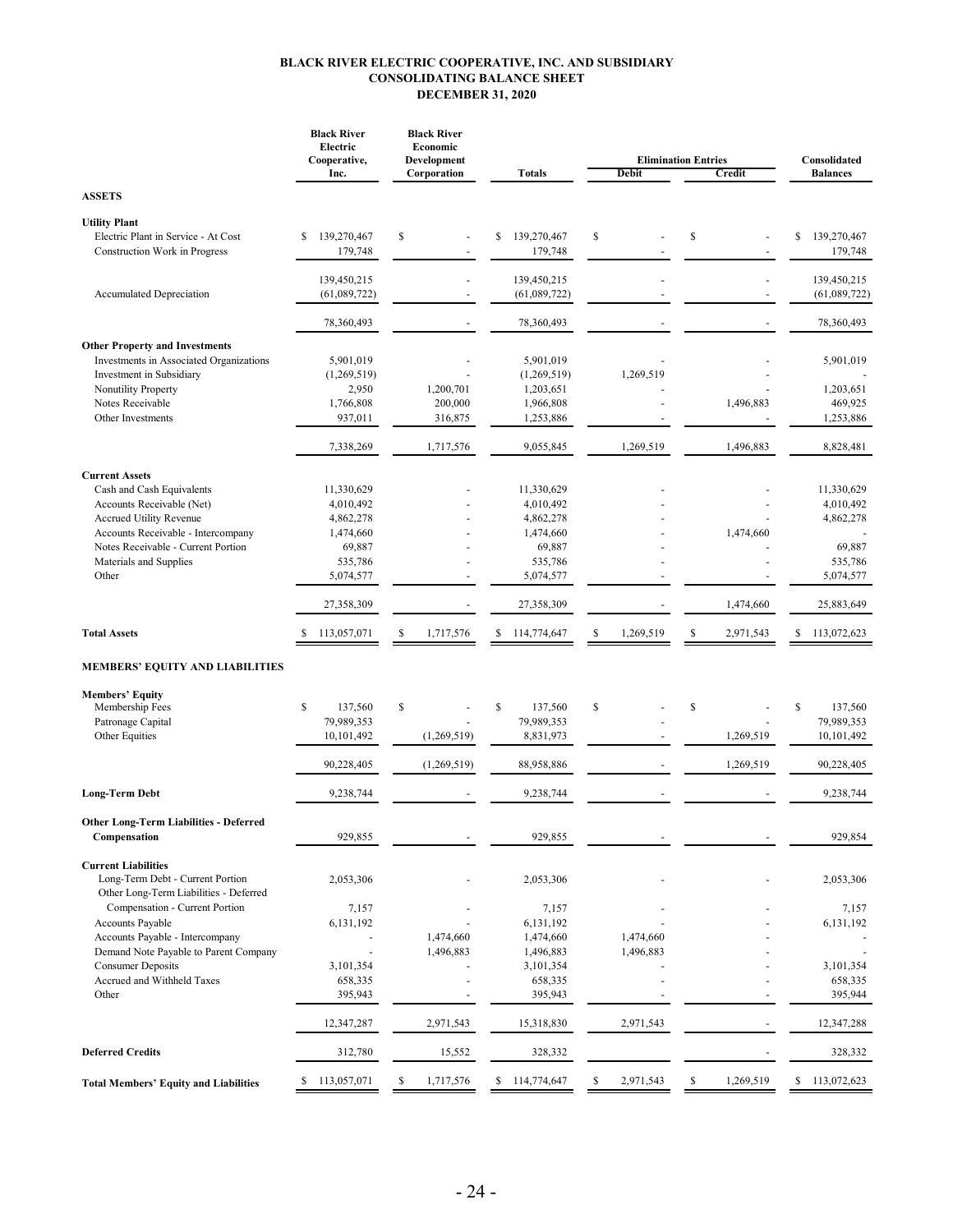#### **BLACK RIVER ELECTRIC COOPERATIVE, INC. AND SUBSIDIARY CONSOLIDATING STATEMENT OF OPERATIONS FOR THE YEAR ENDED DECEMBER 31, 2020**

|                                                                          |    | <b>Black River</b><br>Electric<br>Cooperative,<br>Inc. |    | <b>Black River</b><br>Economic<br><b>Development</b><br>Corporation | <b>Totals</b> |            |    | <b>Elimination Entries</b><br><b>Debit</b><br>Credit |   |        |    | Consolidated<br><b>Balances</b> |  |
|--------------------------------------------------------------------------|----|--------------------------------------------------------|----|---------------------------------------------------------------------|---------------|------------|----|------------------------------------------------------|---|--------|----|---------------------------------|--|
| <b>Operating Revenues</b>                                                |    | 77,168,054                                             | S  | 29,036                                                              |               | 77,197,090 | S  | 29,036                                               | S |        |    | 77,168,054                      |  |
| <b>Operating Expenses</b>                                                |    |                                                        |    |                                                                     |               |            |    |                                                      |   |        |    |                                 |  |
| Cost of Power                                                            |    | 52,267,202                                             |    |                                                                     |               | 52,267,202 |    |                                                      |   |        |    | 52,267,202                      |  |
| <b>Distribution Operations</b>                                           |    | 3,724,434                                              |    |                                                                     |               | 3,724,434  |    |                                                      |   |        |    | 3,724,434                       |  |
| <b>Distribution Maintenance</b>                                          |    | 2,721,242                                              |    | 16,302                                                              |               | 2,737,544  |    |                                                      |   | 16,302 |    | 2,721,242                       |  |
| <b>Consumer Accounts</b>                                                 |    | 1,529,542                                              |    |                                                                     |               | 1,529,542  |    |                                                      |   |        |    | 1,529,542                       |  |
| Consumer Service and Information                                         |    | 87,434                                                 |    |                                                                     |               | 87,434     |    |                                                      |   |        |    | 87,434                          |  |
| Administrative and General                                               |    | 3,780,567                                              |    | 27,858                                                              |               | 3,808,425  |    |                                                      |   | 27,858 |    | 3,780,567                       |  |
| Depreciation                                                             |    | 4,943,412                                              |    |                                                                     |               | 4,943,412  |    |                                                      |   |        |    | 4,943,412                       |  |
| Taxes                                                                    |    | 512,463                                                |    | 2,220                                                               |               | 514,683    |    |                                                      |   | 2,220  |    | 512,463                         |  |
|                                                                          |    | 69,566,296                                             |    | 46,380                                                              |               | 69,612,676 |    |                                                      |   | 46,380 |    | 69,566,296                      |  |
| <b>Operating Margins Before Interest Expense</b>                         |    | 7,601,758                                              |    | (17, 344)                                                           |               | 7,584,414  |    | 29,036                                               |   | 46,380 |    | 7,601,758                       |  |
| <b>Interest Expense</b>                                                  |    | 321,798                                                |    |                                                                     |               | 321,798    |    |                                                      |   |        |    | 321,798                         |  |
| <b>Operating Margins After Interest Expense</b>                          |    | 7,279,960                                              |    | (17, 344)                                                           |               | 7,262,616  |    | 29,036                                               |   | 46,380 |    | 7,279,960                       |  |
| <b>Nonoperating Margins</b>                                              |    | 265,056                                                |    |                                                                     |               | 265,056    |    | 17,344                                               |   |        |    | 247,712                         |  |
| <b>Generation and Transmission Cooperative</b><br><b>Capital Credits</b> |    | 104,032                                                |    |                                                                     |               | 104,032    |    |                                                      |   |        |    | 104,032                         |  |
| <b>Other Capital Credits and Patronage</b><br><b>Capital Allocations</b> |    | 150,042                                                |    |                                                                     |               | 150,042    |    |                                                      |   |        |    | 150,042                         |  |
| <b>Net Margins</b>                                                       | \$ | 7,799,090                                              | \$ | (17, 344)                                                           | \$            | 7,781,746  | \$ | 46,380                                               | S | 46,380 | \$ | 7,781,746                       |  |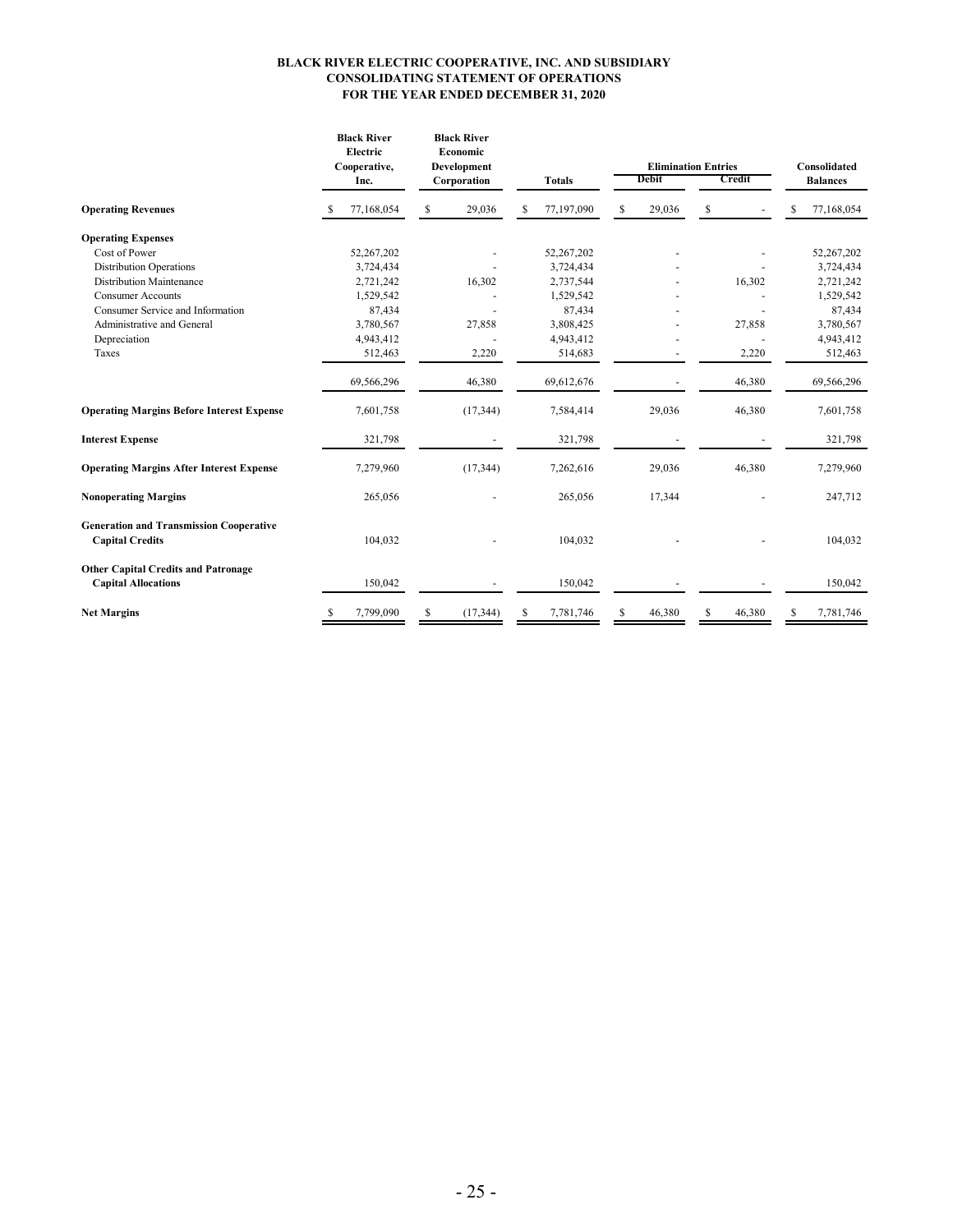

March 15, 2022

# **MANAGEMENT LETTER**

The Board of Trustees Black River Electric Cooperative, Inc. and Subsidiary

We have audited, in accordance with the auditing standards generally accepted in the United States of America, the consolidated financial statements of **Black River Electric Cooperative, Inc. and Subsidiary** (the Cooperative), which comprise the consolidated balance sheet as of December 31, 2021 and the related consolidated statements of operations, changes in members' equity, and cash flows for the year then ended, and the related notes to the consolidated financial statements and have issued our report thereon dated March 15, 2022.

### *Internal Control Over Financial Reporting*

In planning and performing our audit of the consolidated financial statements, we considered the Cooperative's internal control over financial reporting (internal control) as a basis for designing procedures that are appropriate in the circumstances for the purpose of expressing our opinion on the consolidated financial statements, but not for the purpose of expressing an opinion on the effectiveness of the Cooperative's internal control. Accordingly, we do not express an opinion on the effectiveness of the Cooperative's internal control.

A *deficiency in internal control* exists when the design or operation of a control does not allow management or employees, in the normal course of performing their assigned functions, to prevent, or detect and correct misstatements on a timely basis. A *material weakness* is a deficiency, or a combination of deficiencies, in internal control, such that there is a reasonable possibility that a material misstatement of the Cooperative's consolidated financial statements will not be prevented, or detected and corrected, on a timely basis. A *significant deficiency* is a deficiency, or a combination of deficiencies, in internal control that is less severe than a material weakness, yet important enough to merit attention by those charged with governance.

Our consideration of internal control was for the limited purpose described in the first paragraph of this section and was not designed to identify all deficiencies in internal control that might be material weaknesses or significant deficiencies. Given these limitations, during our audit, we did not identify any deficiencies in internal control that we consider to be material weaknesses. However, material weaknesses and significant deficiencies may exist that have not been identified.

This communication is intended solely for the information and use of management and the board of trustees and is not intended to be, and should not be, used by anyone other than these specified parties.

Mc Nai, M. Lemon, Meddlebrooks: Co., LLC

McNAIR, McLEMORE, MIDDLEBROOKS & CO., LLC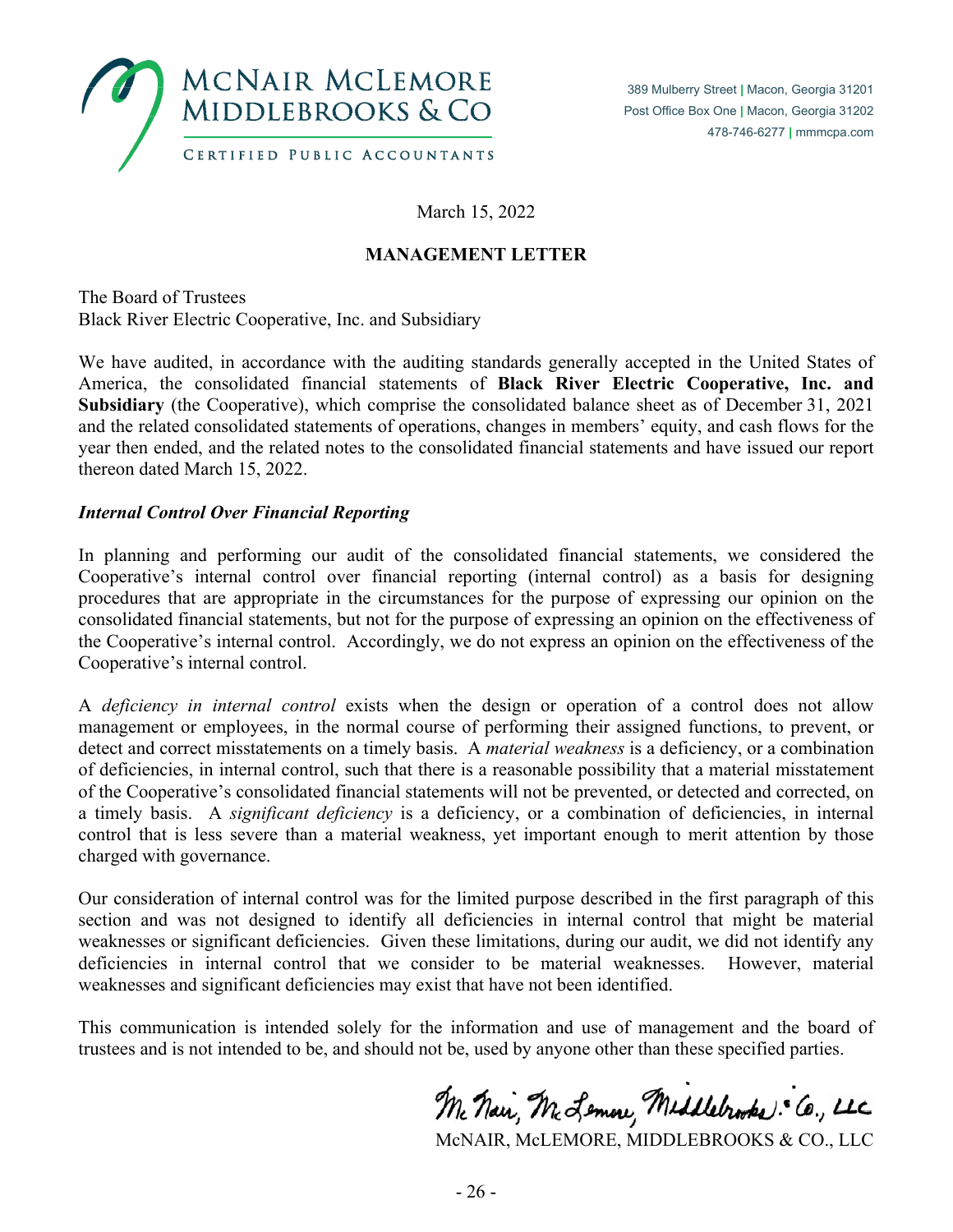## **BLACK RIVER ELECTRIC COOPERATIVE, INC. AND SUBSIDIARY MATTERS TO BE COMMUNICATED WITH THE BOARD OF TRUSTEES DECEMBER 31, 2021**

### **Our Responsibility in Relation to the Financial Statement Audit**

As communicated in our engagement letter, our responsibility, as described by professional standards, is to form and express an opinion about whether the consolidated financial statements that have been prepared by management with your oversight are presented fairly, in all material respects, in accordance with accounting principles generally accepted in the United States of America. Our audit of the consolidated financial statements does not relieve you or management of its respective responsibilities.

Our responsibility, as prescribed by professional standards, is to plan and perform our audit to obtain reasonable, rather than absolute, assurance about whether the consolidated financial statements are free of material misstatement. An audit of financial statements includes consideration of internal control over financial reporting as a basis for designing audit procedures that are appropriate in the circumstances, but not for the purpose of expressing an opinion on the effectiveness of the entity's internal control over financial reporting. Accordingly, as part of our audit, we considered the internal control of Black River Electric Cooperative, Inc. and Subsidiary (the Cooperative) solely for the purpose of determining our audit procedures and not to provide any assurance concerning such internal control.

We are also responsible for communicating significant matters related to the audit that are, in our professional judgment, relevant to your responsibilities in overseeing the financial reporting process. However, we are not required to design procedures for the purpose of identifying other matters to communicate to you.

### **Planned Scope and Timing of the Audit**

We conducted our audit consistent with the planned scope and timing previously communicated to you.

### **Compliance with All Ethics Requirements Regarding Independence**

The engagement team, others in our firm, as appropriate, and our firm have complied with all relevant ethical requirements regarding independence.

As described in our engagement letter, we perform certain non-attest services for the Cooperative. To eliminate the threat to independence, management has accepted responsibility for these services as documented in the management representation letter. Additionally, an individual from our quality control department, not involved in the audit, performs a secondary review of the consolidated financial statements.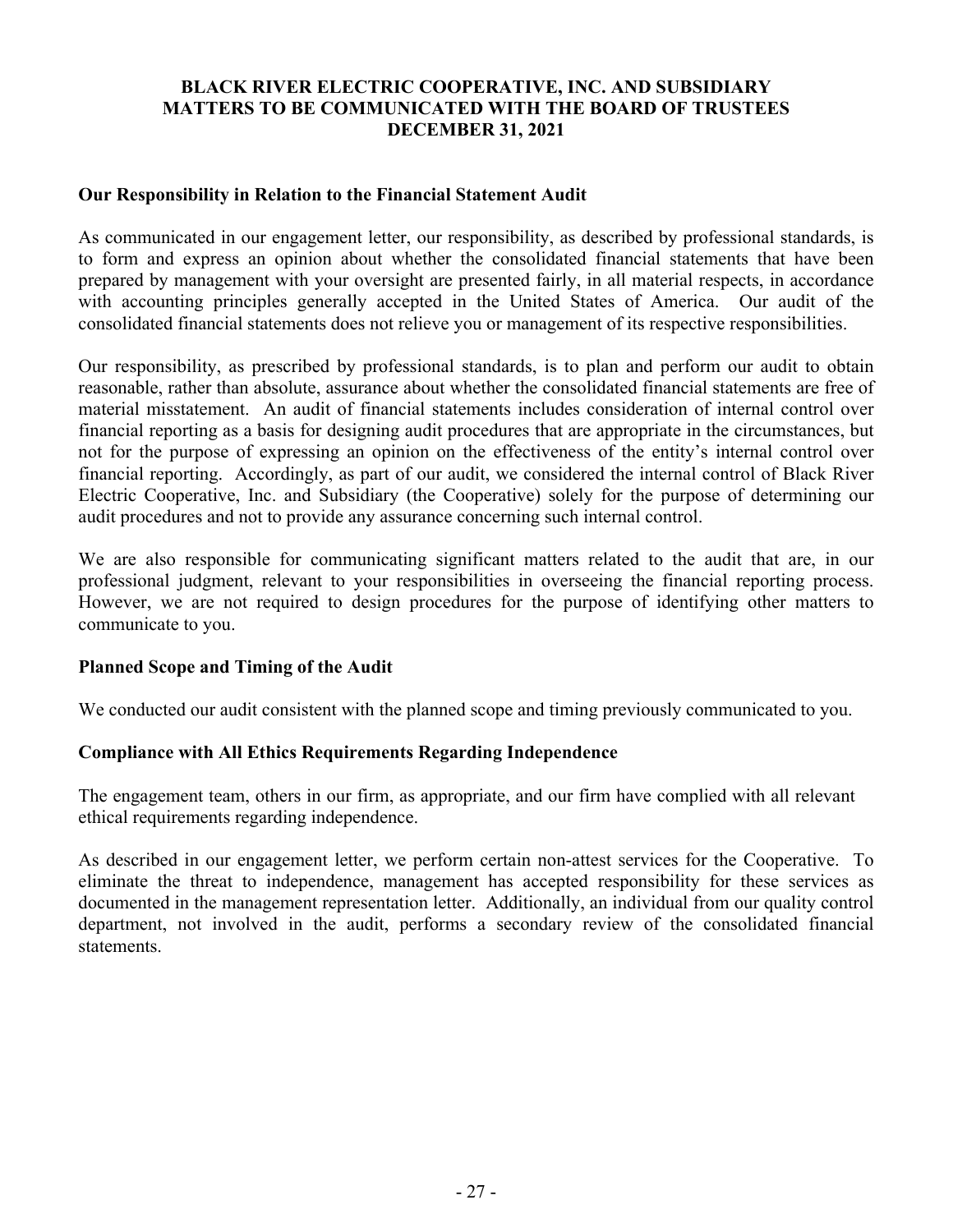## **Significant Risks Identified**

We have identified the following significant risks:

- Management override of controls
- Lender compliance

Management may override controls to intentionally misstate the nature and timing of revenue or other transactions by (1) recording fictitious business events or transactions or changing the timing of recognition of legitimate transactions, particularly those recorded close to the end of an accounting period; (2) establishing or reversing reserves to manipulate results, including intentionally biasing assumptions and judgments used to estimate account balances; and (3) altering records and terms related to significant or unusual transactions. Management override of controls is a presumed fraud risk in all audits performed under auditing standards generally accepted in the United States of America (U.S. GAAS).

The Cooperative's mortgage and credit agreements contain certain financial covenants and compliance requirements for which specific audit procedures are required.

# **Qualitative Aspects of the Entity's Significant Accounting Practices**

# *Significant Accounting Policies*

Management has the responsibility to select and use appropriate accounting policies. A summary of the significant accounting policies adopted by the Cooperative are outlined in Note 1 to the financial statements. There have been no initial selection of accounting policies and no changes in significant accounting policies or their application during the year ended December 31, 2021.

No matters have come to our attention that would require us, under professional standards, to inform you about (1) the methods used to account for significant unusual transactions and (2) the effect of significant accounting policies in controversial or emerging areas for which there is a lack of authoritative guidance or consensus.

### *Significant Accounting Estimates*

Accounting estimates are an integral part of the financial statements prepared by management and are based on management's current judgments. Those judgments are normally based on knowledge and experience about past and current events and assumptions about future events. Certain accounting estimates are particularly sensitive because of their significance to the financial statements and because of the possibility that future events affecting them may differ markedly from management's current judgments.

The most sensitive estimates affecting the financial statements are:

- Allocations for construction work in progress
- Useful lives of utility plant
- Reserve for uncollectible accounts
- Expense accruals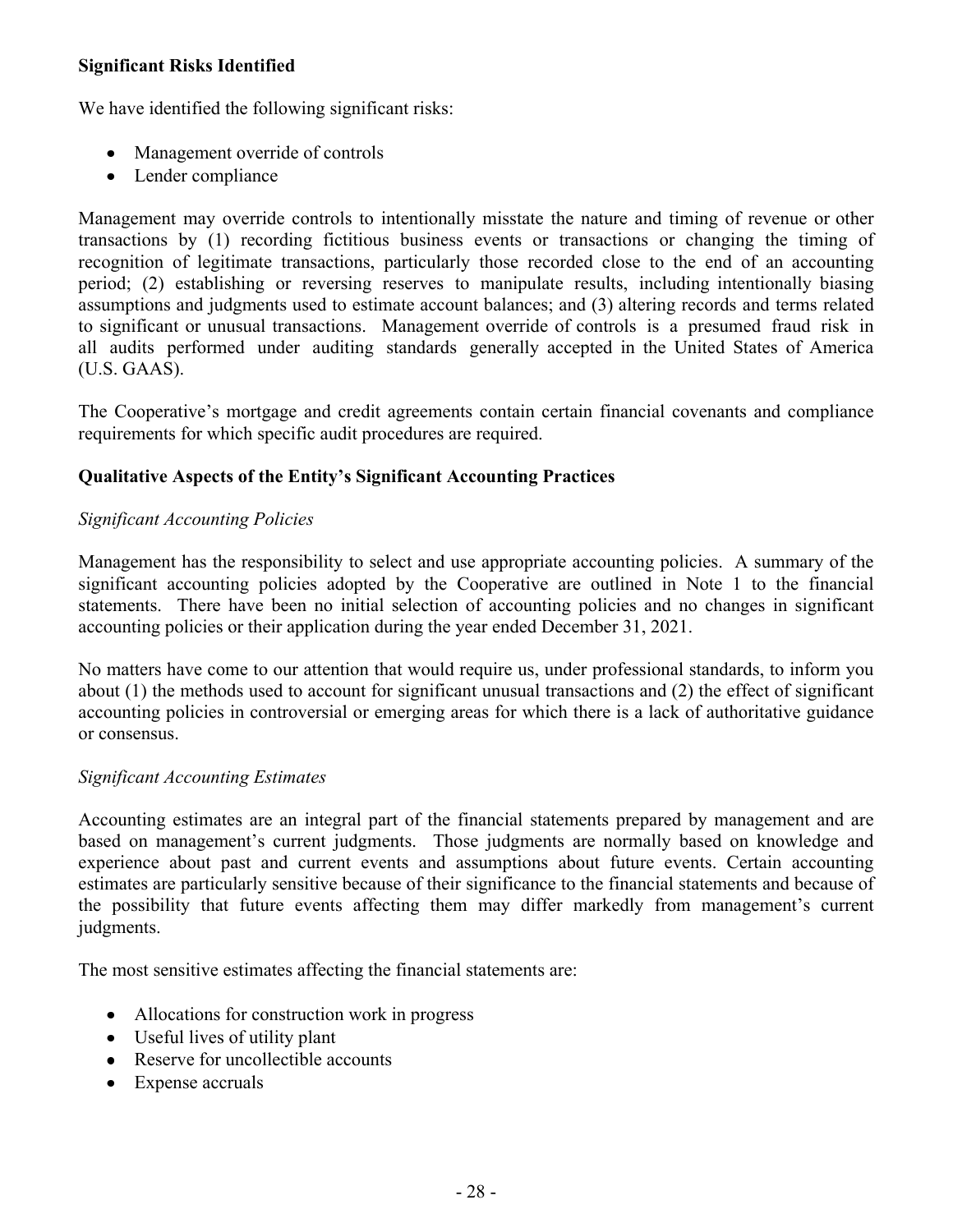Management's estimate of allocations for construction work in progress includes the allocation of indirect costs. Indirect costs are allocated to construction work in progress utilizing direct labor and material costs. We evaluated the key factors and assumptions used to develop management's estimates in determining that they are reasonable in relation to the financial statements as a whole.

Management's estimate of useful lives of utility plant is based on industry guidelines. We evaluated the key factors and assumptions used to develop management's estimates in determining that they are reasonable in relation to the financial statements as a whole.

Management's estimate of reserve for uncollectible accounts is based on historic revenues, historic collection rates, and an analysis of the collectability of individual account balances. We evaluated the key factors and assumptions used to develop management's estimates in determining that they are reasonable in relation to the financial statements as a whole.

Management's estimate of expense accruals is based on expenses incurred, anticipated payments, and historic trends. We evaluated the key factors and assumptions used to develop management's estimates in determining that they are reasonable in relation to the financial statements as a whole.

### *Financial Statement Disclosures*

Certain financial statement disclosures involve significant judgment and are particularly sensitive because of their significance to financial statement users. The most sensitive disclosures affecting the Cooperative's financial statements relate to:

- Utility Plant (Note 2)
- Accounts Receivable and Contract Balances (Note 6)
- Debt (Note 10)
- Retiree Benefits (Note 11)

### **Significant Difficulties Encountered during the Audit**

We encountered no significant difficulties in dealing with management related to the performance of the audit.

### **Uncorrected and Corrected Misstatements**

For purposes of this communication, professional standards also require us to accumulate all known and likely misstatements identified during the audit, other than those that are trivial, and communicate them to the appropriate level of management. Further, professional standards require us to also communicate the effect of uncorrected misstatements related to prior periods on the relevant classes of transactions, account balances or disclosures, and the financial statements as a whole. There were no significant uncorrected misstatements, material, or immaterial.

In addition, professional standards require us to communicate to you all material, corrected misstatements that were brought to the attention of management as a result of audit procedures. We did not identify any misstatements as a result of our procedures that were material, either individually or in the aggregate, to the financial statements as a whole.